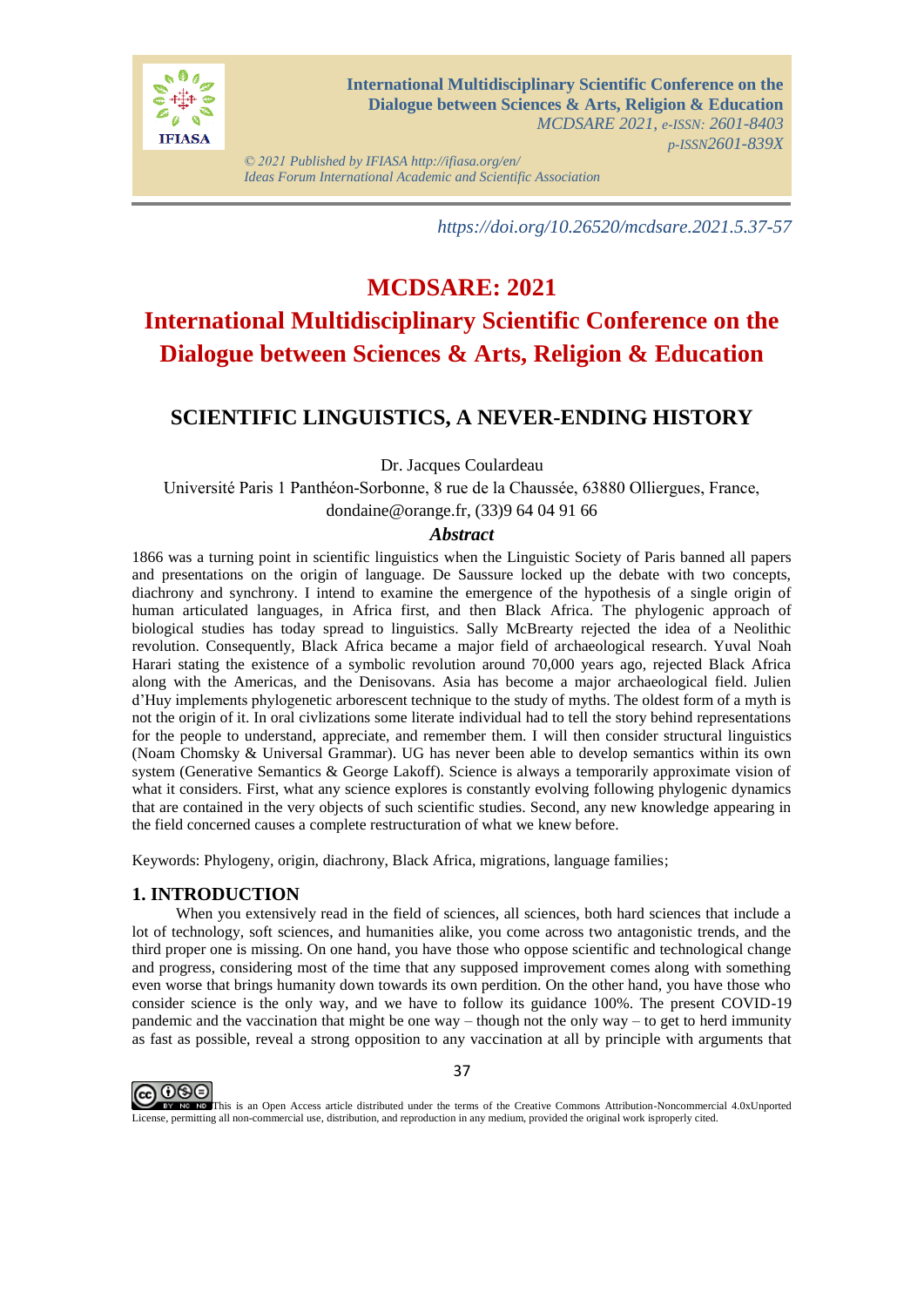can be as extreme as "It's tampering with God's will," or in secular terms "It's tampering with nature." The most common argument on this side of the divide is that we have not tested the vaccines for sideeffects seriously, particularly on weak or aging people. True enough, the emergency in which these vaccines were produced prevented any extensive and serious testing for side effects with all types of people, particularly those who have some weakness due to age and disease. Yet on the other side of the divide, people can easily see that the death rate is maybe only 1% but the virus is spreading faster and faster and mutating into new strains that are spreading even faster. Vaccinating the population to reach herd immunity is probably the only way, or at least the most effective way, to contain the disease as fast as possible. That means the vaccinated people must be under serious control to make sure they do not have undesirable side-effects. But for some, vaccination is the only response possible and that is absolutely wrong. Social distance and barrier gestures are indispensable to slow down the spreading of the disease, and as long as the virus is not eradicated, if it ever will be, such barrier gestures and social distancing will have to remain in place.

What I say here to start my presentation is that the anti-vaccination side, as well as the pro-by-allmeans-vaccination camp, are wrong, no matter what their arguments might be, scientifically or socially right or wrong. The coronavirus known as COVD-19 reveals that to face the crisis brought up by it, we need to find a middle way that states extreme positions are neither necessarily wrong nor unavoidably right, but they both are too short on the real situation. There is never in any way any final solution, any final point, any terminal destination beyond which a problem will be forever solved, a question will be forever answered. We have to retain from the anti-vaccination side the idea that nature's (or God's) intentions are at least difficult to know but they have to be respected: we must not lose our natural human essence by turning ourselves into robotic or even nanorobotic machines. We also have to retain from the pro-at-all-cost-vaccination camp the simple idea that vaccinating is going to be a great accelerator towards herd immunity first and full containment second, provided the side-effects are not worse than the original disease, though we have to be vigilant on this point. But we would be wrong not to see that containment will never be secure enough to go back to some "normal" social functioning if we do not keep and even institutionalize the famous barrier gestures, knowing that these barrier gestures will be difficult to respect in some situations in the world, in some countries even, and in some social classes in our societies. And social distancing will have to be kept, though we have to make sure that it does not destroy any social life or social contacts, turning humans into some kind of spiders locked up in an entirely closed densely populated if not overpopulated space, and we know the result for spiders, and we can imagine the result for humans: suicides and a survival (paper?) race of every moment.

I can now turn to the particular science I am going to examine under that light, linguistics. It is both a physical and social science, hard (when dealing with sounds, morphology, and syntax), soft (when dealing with semes and semantics), and social (when dealing with communication in social or cultural contexts) science. But let me be clear from the start. Noam Chomsky did not find the recipe of Universal Grammar in the Thora. Ferdinand de Saussure and Gustave Guillaume did not find their diachronic and phylogenic approaches in the New Testament of the Bible. Panini did not find his grammar of Sanskrit in Hinduist or Buddhist sacred texts since Hinduism was in the process of developing and Buddhism was not yet transcribed into Pali first or Sanskrit second.<sup>1</sup> Linguistics does not come from any sacred text and it is not dealing with a raw material that evades scientific investigation. Like all other sciences, linguistics is never finished, fully achieved, or completed at any time of its history including today and tomorrow. It is, like all sciences, a non-finished attempt to understand and explain the functioning of the ever-changing perceptible objective substance it tries to explore. Let's enter modern linguistics starting in 1866 in Paris.

#### **2. THE MYTH OF UNIVERSAL GRAMMAR**

**.** 

In Linguistics we have a long history of grammarians or linguists who have declared their cogitations on one particular language or a group of languages were the final state of knowledge on this or these languages. In this field of science, the only possible discussions come as a confrontation between several schools that are reciprocally excluding one another. The first linguist of note to use mathematics,

<sup>&</sup>lt;sup>1</sup> Pāņini, Sanskrit philologist and grammarian in ancient India. Pāņini is the "first descriptive linguist", or even "the father of linguistics." Era: floruit 4th century BCE; floruit 400–350 BCE; 6th–5th century BCE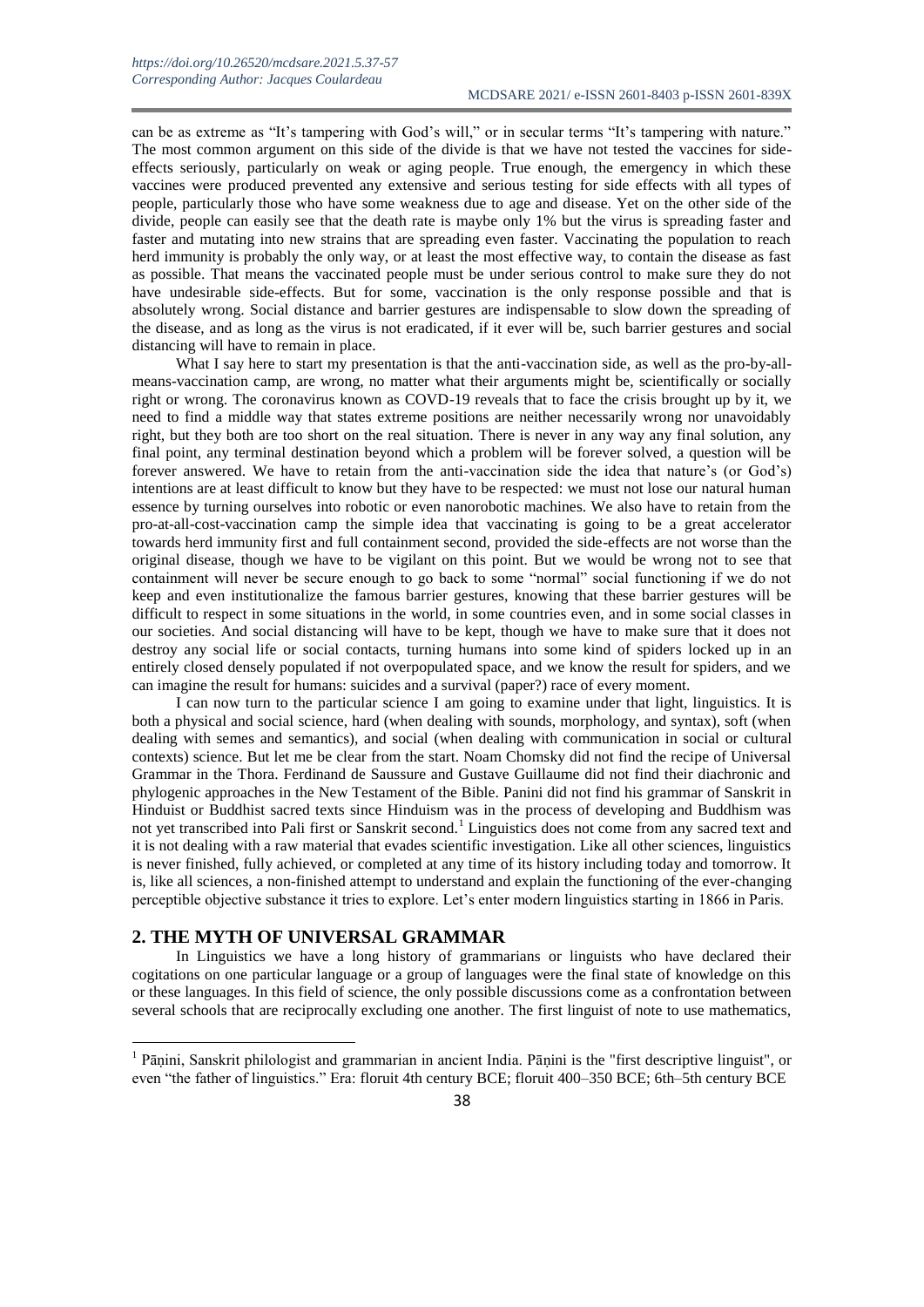hence what is considered as undebatable science (but is it really? We all know the debate about Euclidean geometry.<sup>2</sup> In the real universe, straight lines don't exist. They are always concave or convex and flat planes do not exist either, hence parallel lines do not exist since straight lines do not exist.), was Zellig Harris.<sup>3</sup> He used statistics to determine the end of a word, not in writing but in language in general, hence in oral speech. He had observed that the phoneme that comes after the last phoneme of a word is widely open as for choice, whereas within a word the choice is a lot more limited. This indicates the cuts between words, hence the units of a particular discourse. The units can be defined either as semantic or as syntactic. Zellig Harris was working at first on Semitic languages and he used mathematics to generalize what he discovered. In his own retrospective survey (published as Harris, *The background of transformational and metalanguage analysis*, 2002b, original English text of Harris, 1990), he said: "it was possible to describe the entire program from the outset". Nevertheless, working out its consequences and demonstrating its results required many years of painstaking work, with tests in many languages. This idea of linguistics being an entire program, meaning it has a beginning and an end, and that the end is the end, hence perfect knowledge, not to say the truth, is the perfect vanity of some rationalistic structuralists who constantly keep in mind the fact they are targeting this absolute truth, this final knowledge terminating the search itself, and that we will only have to check the results in new languages. It does not mean Zellig Harris or Noam Chomsky were of that type, but it is the general idea that comes out of the publications of these linguists, particularly their followers who might want to prove more than they should, students often try to outdo their professors.

But before considering Noam Chomsky, it is important to qualify Zellig Harris a little bit more.

"Harris worked a subject deeply before bringing it to publication. The appearance of discrete "stages" reflects how long it took to work the data of language into confirmations worthy of presentation.

"For example, in the course of his investigations as a Semitist, he laid the foundations for the distributional methodology (Stage 2), summarized in *Methods in Structural Linguistics* (1946/1951), which seems suddenly to have sprung into view in a series of papers beginning with the (1940) review of Gray's Foundations of Language. Similarly, transformations and the correlation of linguistic form to linguistic information were evident from the beginning (Harris, "The background of transformational and metalanguage analysis," 1990/2002). When Leigh Lisker became his student in 1939, he was already teaching transformational analysis and discourse analysis (Stage 3), including the work on Hidatsa (*Hidatsa Texts*, 1939c), more than a decade before it was first published (1952).

"Harrisian distributionalism is usually represented as a prime exemplar of the alleged striving of 'Bloomfieldians' to eliminate meaning from linguistics. In fact, it explicates Leonard Bloomfield's affirmation that the form of an utterance and the meaning that it conveys are two aspects of the same thing. It has a deep connection with the search for configuration and pattern in language data exemplified by Edward Sapir, who regarded Harris as his intellectual heir. Harris was more open than most of his contemporaries to developments in the Prague school and elsewhere in Europe, such as the work of Roman Jakobson who he assisted in getting established in the U.S.

 $2$  Euclid's five postulates : 1. A straight line segment can be drawn joining any two points. 2. Any straight-line segment can be extended indefinitely into a straight line. 3. Given any straight lines segment, a circle can be drawn having the segment as radius and one endpoint as center. 4. All Right Angles are congruent. 5. If two lines are drawn which intersect a third in such a way that the sum of the inner angles on one side is less than two Right Angles, then the two lines inevitably must intersect each other on that side if extended far enough. This postulate is equivalent to what is known as the Parallel Postulate.

<sup>&</sup>lt;sup>3</sup> The work of Zellig Harris in language, grammar, and information, and in the methodology of linguistics, is remarkable for its consistency and integrity over a span of almost 60 years, culminating in an elegant and comprehensive theory of language and information. I consider two books as fundamental to understand the logic of his work. 1951, Methods in Structural Linguistics. 1968, Mathematical Structures of Language. After<https://zelligharris.org/description.html>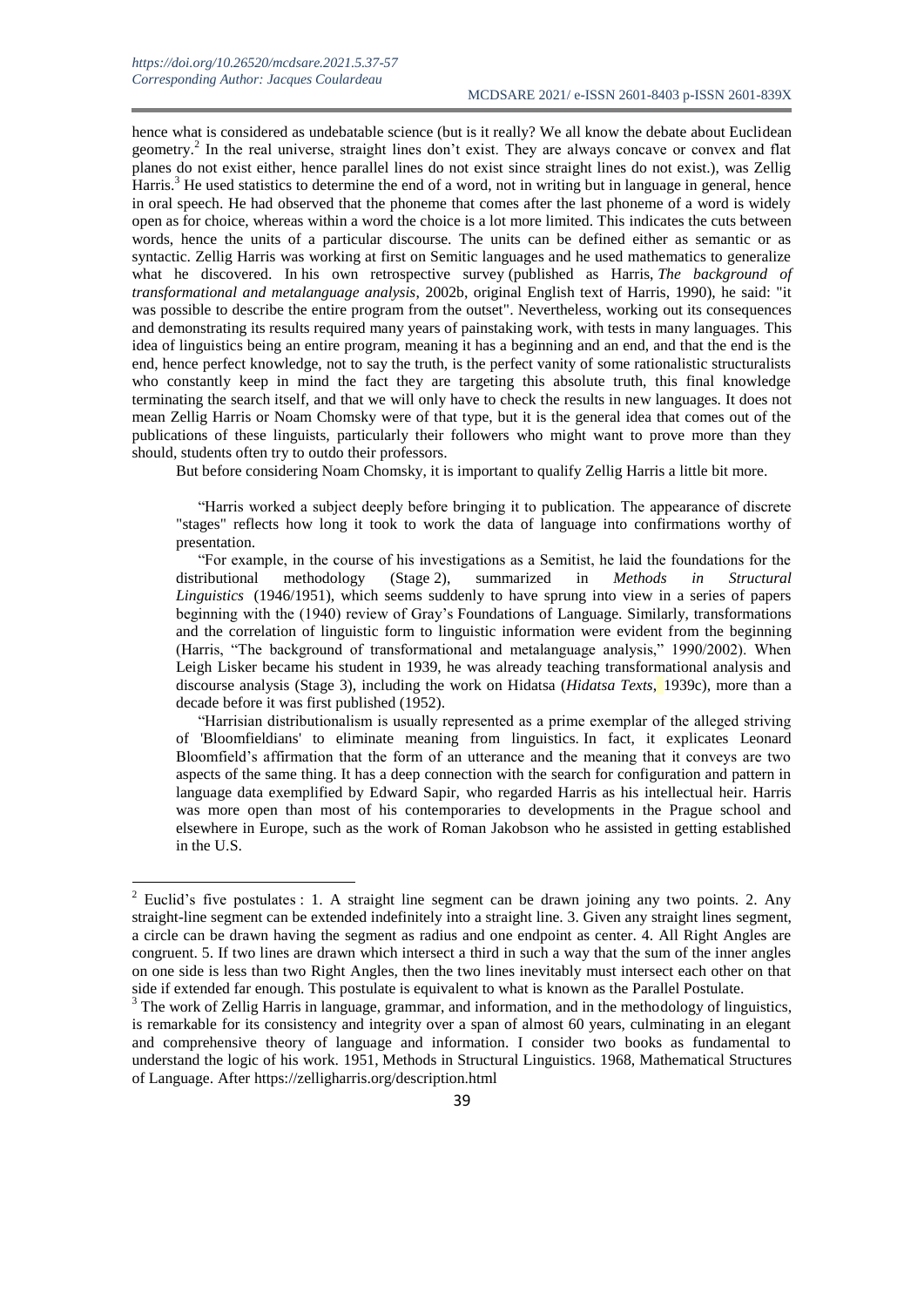"The work on linguistic information that is made most explicit in Stage 5 is thus the formative theme underlying all of Harris's work from the beginning. The correlation of form and information is the motivation for distributionalism, discourse analysis, transformational analysis, and the identification of elementary transformations (*Transformations in linguistic structure*, 1964; *The two structures of grammar* 1969). The analysis of elementary sentence-differences led directly to Operator Grammar (Stage 4), the "least grammar" (*Language and Information*, 1988:57) with which we may characterize the informational capacities of language. Carrying this forward into sublanguage analysis discloses the information "in" or "carried by" a given utterance. The form of an utterance, taken within the patterning of the language, is itself the "semantic representation" of the information "in" the utterance, as distinct from additional kinds of meaning brought to it by the recipient."<sup>4</sup>

This long quotation insists on the fact the semantic dimension of language is essential because language is communication, and this semantic content is connected directly to the form of the utterances or discourse. At the same time, he knows the recipient of the discourse will add some meaning from his or her own mental awareness of what the discourse is dealing with. That's a major difference with Noam Chomsky who totally reduces the discourses he analyzes to what the utterer formally – meaning by the form the utterance carries – projected into it, which is limited in understanding by the tremendously dangerous objective that he, Chomsky, deals with the standard language of the average person in an average discursive situation. Harris knew there is nothing average in communication and it always depends on the utterer and the utteree. Both add to the plain structure of the utterance a whole paradigmatic flow of information that actually determines the meaning for both the utterer and the utteree. This is a lot more interesting than it may look. The concept of utteree is far from being admitted by all linguists as fundamental in any kind of communication. Think of Gustave Guillaume for example who speaks of "effet de sens" which means "effective meaning produced by the real form of the utterance as produced by the utterer." If you want to introduce the utteree, you have to understand that the meaning for him will be what meaning he captured in the effective meaning intended by the utterer hybridized with what he/she, the utteree, is projecting into this form. The form of the utterance contains an effective meaning from the utterer that is captured partially or not by the utteree who anyway projects his/her own meaning into the form that is open to such intrusion, added contribution.



**<sup>4</sup>** The Work of Zellig Harris, <https://zelligharris.org/description.html>

1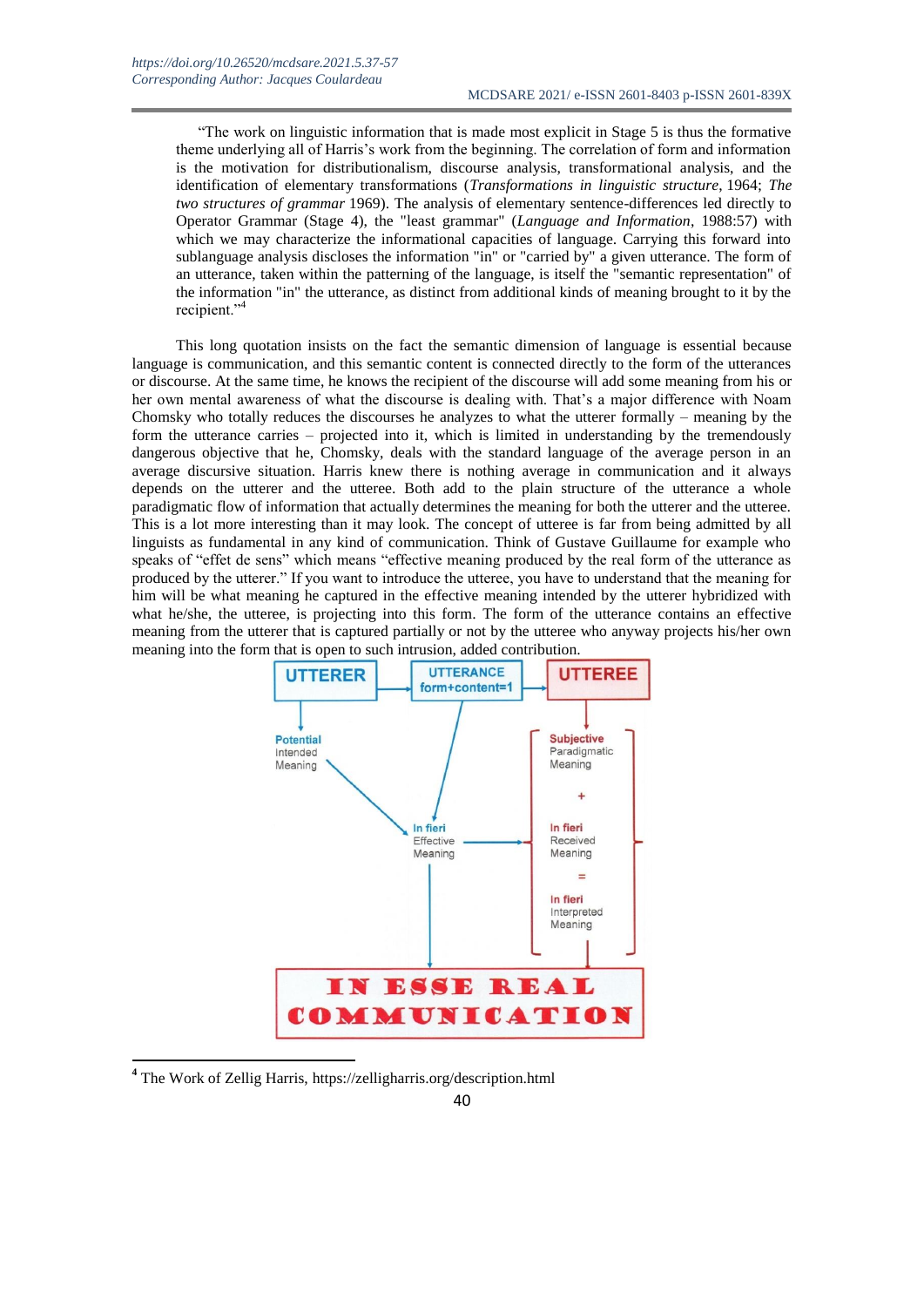Zellig Harris was the research director of Noam Chomsky<sup>5</sup> who worked in priority on English and generalized what he found out to all languages. I use the verb "find out" because for these structuralist linguists everything they presented was a discovery. Chomsky targeted an abstract model of language seen as one human ability more than numerous particular virtual material tools to communicate. They both created the field of what was called at first transformational grammar and was extended into Universal Grammar<sup>6</sup> later on by Noam Chomsky himself, which Harris did not do when more studies from more linguists considered more languages. There is absolutely no phylogenetic approach in this linguistics. They reject, at least totally neglect, any diachronic approach, any historical approach. A language for them is a fully stable set of rules and lexical items, even at times seen as unchangeable. If they change something it's because they made a mistake first, or they did not consider all the cases they should have considered. It is not the method or the program that is wrong. It is the linguist who is mistaken. Noam Chomsky is totally unable to capture the simple observable fact that languages, any languages, change all the time. But his emphasis on linguistic competence for a whole community defined as homogeneously speaking one language makes him insensitive to linguistic creativity (poetry, literature, even simple political discourse, the discourse of politicians, religious and ritualistic discourses, etc.) and to real living communicational oral language. He worked on and with a normative vision of each language he considered (when he himself got out of standard English) or his followers considered. And that came from the very start. Noam Chomsky's *Syntactic Structures* (1957)<sup>7</sup> introduced a bias in his approach by choosing to build the grammar of a language from, and only from grammatical sentences actually uttered and utterable in the said language. The term grammatical is of course difficult and it is opposed to ungrammatical but also nonsensical. To be accepted a sentence has to be both grammatical and sensical, meaningful. The structure comes first, and the meaning comes second.

"2.3 Second, the notion "grammatical" cannot be identified with "meaningful" or "significant" in any semantic sense. Sentences (1) and (2) are equally nonsensical, but any speaker of English will recognize that only the former is grammatical.

(1) Colorless green ideas sleep furiously.

(2) Furiously sleep ideas green colorless.

 $[\dots]$ 

1

Such examples suggest that any search for a semantically based definition of "grammaticalness" will be futile."<sup>8</sup>

The use of the future ("will be futile") in the rejection of any semantic approach is exactly what I mean when calling such approaches the absolute reference to a norm. Chomsky here establishes a norm that rejects any alternative to what he may say or think, and "generative semantics" is not yet in the picture. The condemnation of future attempts to consider things differently is just rejected before it has come into existence. He aborts the alternative theory even before it has been conceived, impregnated into some kind of fetal life. We have the same closure of any discussion possible, any alternative imaginable, with Chomsky's declaration, once and for all, that language is the result of a "black box" in the brain of any human being and that black box is innate and it precisely contains Universal Grammar. Hence Universal Grammar is genetic.

"Chomsky proposed that each of us has a **Language Acquisition Device (LAD)** – what he sometimes called a "little black box" – that starts functioning when we are still infants. By the time

<sup>5</sup> Noam Chomsky, (1928- ) an American linguist, philosopher, cognitive scientist, historian, social critic, and political activist. Sometimes called "the father of modern linguistics."

<sup>&</sup>lt;sup>6</sup> Universal grammar, in modern linguistics, is the theory of the genetic component of the language faculty, usually credited to Noam Chomsky. The basic postulate of UG is that a certain set of structural rules are innate to humans, independent of sensory experience.

<sup>7</sup> Noam Chomsky, *Syntactic Structures*, Mouton, The Hague, 1957.

<sup>8</sup> Noam Chomsky, *Syntactic Structures*, Mouton, The Hague, 1957, p.15.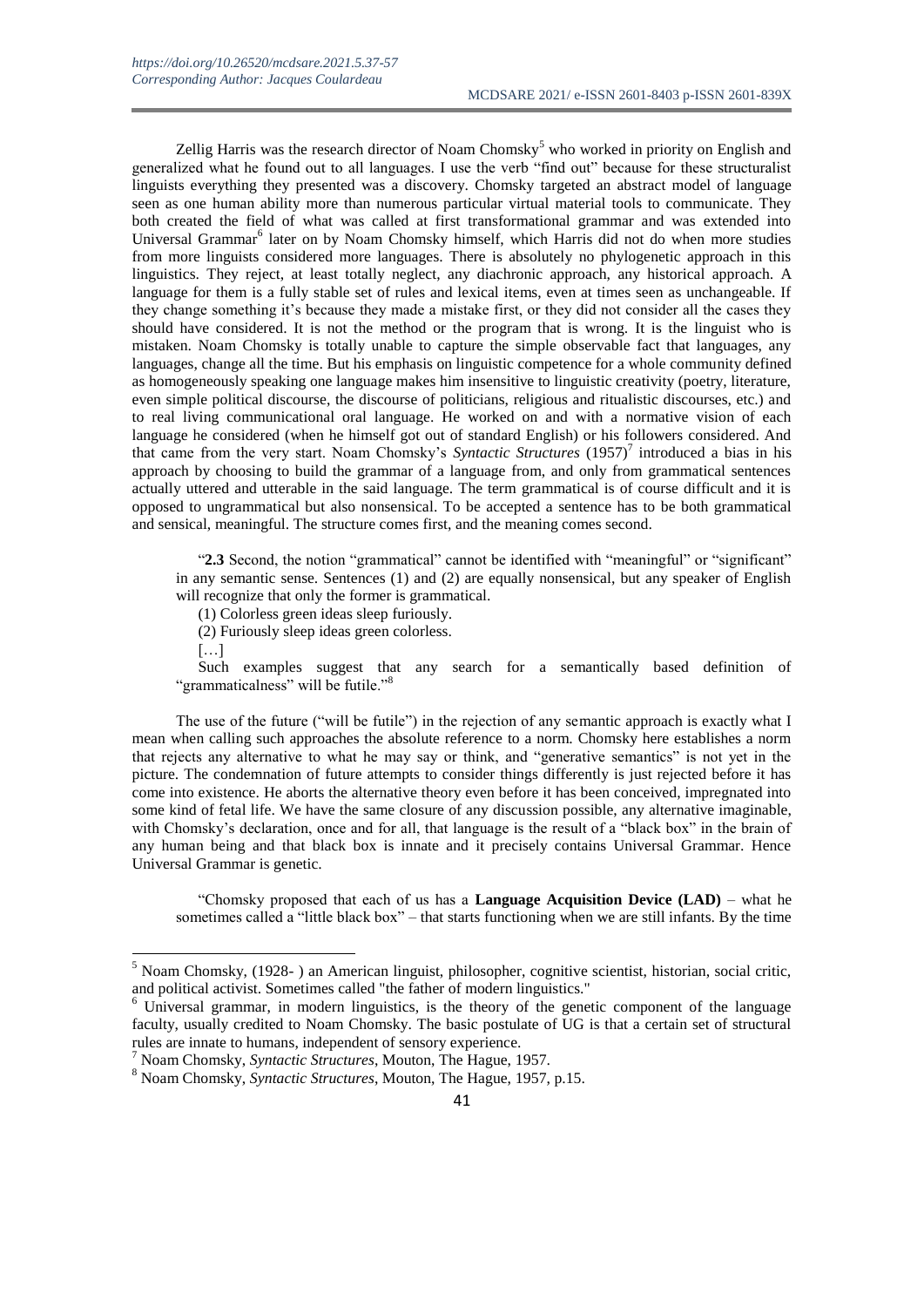we are five or six, that device has enabled us to vacuum from our immediate environment a native language based on **universal grammar**. Put another way, all languages are fundamentally the same, irrespective of the cultures we live in [or the general architecture of the languages of the world that can be seen from four different architectural points of view: root languages, isolating languages, agglutinative languages, and synthetic-analytical languages. My comment.]. They are the function of a large number of words (arbitrary symbols whose meaning is set by convention) and a limited number of grammatical rules that are somehow structured into our brains and minds."

After such a ukase, there is no possible discussion and elaboration on the development of language in children, on the acquisition of a foreign language, on bilingual and multilingual children, on the impact of any, each, and all languages on the way a speaker may think or see the world. Carol Chomsky, Noam Chomsky's wife, tried in the late 1960s to devise a pedagogy of language from her husband's universal grammar theory. Carol Chomsky's best-known book in this field is *The Acquisition of Syntax in Children From 5 to 10* (1969). The book investigated how children develop an understanding of **the underlying grammatical structure** of their native language, as well as how they use this skill **to interpret sentences** of increasing complexity as they get older. The word "understanding" is too strong and we should speak of "apprehending" because even someone who has not received any education and hence has no understanding that would imply that he can explain why the sentence is built this or that way, is perfectly able to speak his native language accurately. Despite earlier scientific beliefs that children complete their acquisition of syntax by the age of five, Carol Chomsky's research showed that children continue to develop the skills needed to understand complex constructions beyond that age. This idea is just trying to open doors that had not been closed at the time (1969) for a very long time, showing she did not consider two essential researchers in the field who essentially worked between 1925 and 1965. Vygotsky<sup>10</sup> would of course oppose such an approach, both Noam Chomsky's black box and Carol Chomsky's purely pragmatic observation about the acquisition of linguistic competence in one or more languages by children. But even Piaget<sup>11</sup> would find it difficult to accept both approaches, at least in his research after the Second World War. If learning any simple fact like the conservation of a volume of water when you shift it from one glass to another that has a different shape, which leads to the acquisition of comparatives, is an observable process in all children at a certain age, it is because it is not innate, even if we may think that visually capturing the said liquid as an entity is the result of the mental ability of any human to discriminate one item from another because of one difference or particular element. Conceptualization is a constructed ability that precisely associates the language developed by the mind through experience to the mental capability of the brain, and the senses that nurture the brain with sensations, to discriminate between these sensations and analyze them into perceptions that are registered, at first in the brain, in some kind of brain machine language if not code, and to which later on words will be attached enabling these mentally controlled words to conceptualize these sensations and the objects attached to them. And conceptualization is a long process that Vygotsky envisaged up to 18 or 20 years of

<sup>9</sup> Peter McKenzie-Brown, "Noam Chomsky's Black Box," Sunday, August 20, 2006, [https://languageinstinct.blogspot.com/2006/08/noam-chomskys-black-](https://languageinstinct.blogspot.com/2006/08/noam-chomskys-black-box.html#:~:text=Chomsky%20proposed%20that%20each%20of,language%20based%20on%20universal%20grammar)

[box.html#:~:text=Chomsky%20proposed%20that%20each%20of,language%20based%20on%20universa](https://languageinstinct.blogspot.com/2006/08/noam-chomskys-black-box.html#:~:text=Chomsky%20proposed%20that%20each%20of,language%20based%20on%20universal%20grammar) [l%20grammar.](https://languageinstinct.blogspot.com/2006/08/noam-chomskys-black-box.html#:~:text=Chomsky%20proposed%20that%20each%20of,language%20based%20on%20universal%20grammar)

 $10$  Lev Vygotsky was a seminal Russian psychologist who is best known for his sociocultural theory. He believed that social interaction plays a critical role in children's learning. Through such social interactions, children go through a continuous process of learning. Vygotsky noted that culture profoundly influences this process. Imitation, guided learning, and collaborative learning all play a critical part in his theory.

<sup>&</sup>lt;sup>11</sup> Jean Piaget, (born August 9, 1896, Neuchâtel, Switzerland—died September 16, 1980, Geneva), Swiss psychologist who was the first to make a systematic study of the acquisition of understanding in children. He is thought by many to have been the major figure in 20th-century developmental psychology, though he recognized in the 1960s he could have come to different conclusions if he had known Lev Vygotsky when he was younger.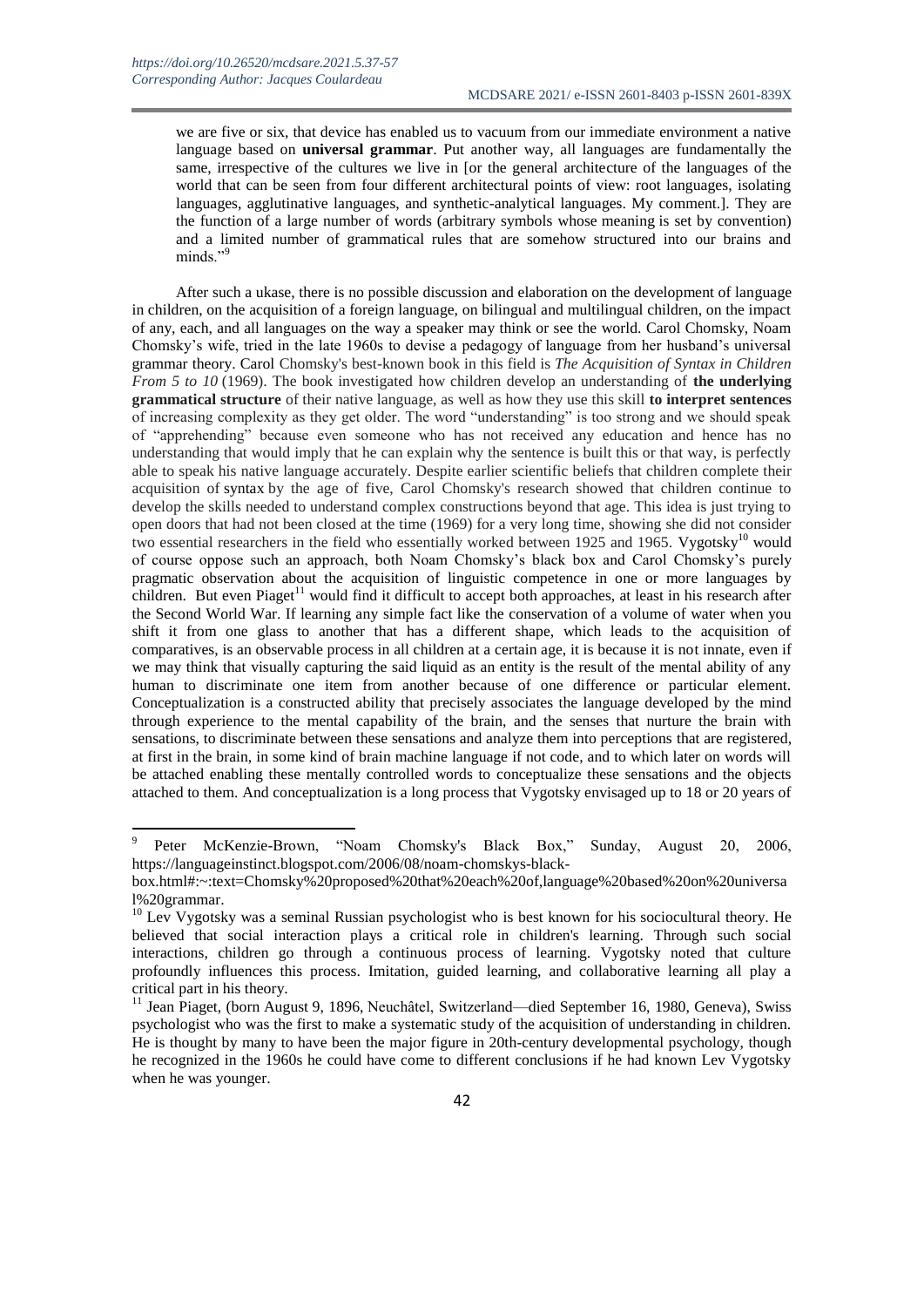age for the most abstract concepts, and we could say that today with the need to learn new things, new techniques, new technologies every day and all along in our lives, this conceptualization is never ended, never terminated, never fully achieved in Life. Check older people over 60 or 65 who have just gotten their first computer, tablet, or smartphone and how they learn how to use these machines.

These structuralist linguists of universal language understand language as if it were a machine, which it is not, even if it is a complex set of tools that people, once they have acquired or developed these linguistic tools, can use freely to express what they want to express, what they have the impulse to express, etc. But when I have rejected this mechanical way of thinking language as an innate universal grammar, it is obvious I have to suggest an alternative, and this alternative has to be phylogenetic: it develops and thus has a genesis, which does not mean it is genetic, from its inner dynamic and within the outside circumstances of the child's environment.

Of course, the newborn is not a tabula rasa. It reaches life with all it has auditorily accumulated from the 24<sup>th</sup> week of its fetal life onward in its memory: all the vocalic and consonantal clusters of sounds that have had any repetitive presence in the environment of its mother. The first thing it is going to do as soon as it is born is that it will recognize these clusters in real life, hence attach them to some items, objects, persons around it. Before birth, it memorized repetitive clusters, and after birth, it attaches these clusters to references, hence the brain machine code its brain had used before birth to remember the clusters after discriminating them from one another, which was possible because they were repetitive, becomes language. That is the beginning of the construction of the language the child, because now he/she is a child, will acquire and develop, and beyond this first collecting of referentially meaningful clusters, the child starts to mentally walk on the road to conceptualization.

What is innate because something is innate? The ability to discriminate sensorial items in the continuous flow of sensory impacts. The not yet born is just like any other animal: sensations, discrimination, brain machine code for memorization. But the human newborn starts building his/her mind and in his/her mind a language that gives to his/her simple animal discrimination power and memory a completely different dimension: language which develops from "scratch," would you say? Not really. But if you state a universal grammar is innate there is no development anymore, only a process of activation. There is no real free thought, only a more or less open adaptation to some outside stimulus. And that's exactly what the rationalistic structuralists in linguistics have produced, at first in the USA, and then they exported it to the whole world as part of the American cultural domination thanks to Hollywood, the Marshall Plan, and chewing gum. Since 1945 we have been trying to free ourselves from this leash and reopen the scientific field. There is no truth, there are only points of view, and a point of view has any value if it enables more points of view to develop. The pragmatic technological way of thinking that American scientists too often develop is the end of science, the end of progress. It states the full and total truth, and for them, it is the final truth, and it is the technical satisfaction of human needs. And today we are living through a crisis that makes this pragmatic technological vision absurd because the answer to the COVID-19 pandemic is not technological, even with as many vaccines we could invent. It is a whole change in our human way of life. Emerging from this American pragmatic technological vision, the next stage is Ray Kurzweil's<sup>12</sup> hyper-technological answer, the Singularity, when Artificial Intelligent machines will be more intelligent than human beings when the human body will be controlled by thousands of nanobots in our veins, organs including the brain, and muscles to make us able to live in a time when machines are more intelligent than human beings. And these nanorobotic human beings will have better behave otherwise the machines that control all these nanobots will cut them off, implying your death in a few minutes at best, and with no pangs of conscience from the machines.

 $12$  Ray Kurzweil is one of the world's leading inventors, thinkers, and futurists, with a thirty-year track record of accurate predictions. Called "the restless genius" by The Wall Street Journal and "the ultimate thinking machine" by Forbes magazine, Kurzweil was selected as one of the top entrepreneurs by Inc. magazine, which described him as the "rightful heir to Thomas Edison." PBS selected him as one of the "sixteen revolutionaries who made America." Ray has written several national best-selling books, including *The Singularity Is Near* (2005) and *How To Create A Mind* (2012). He is Co-Founder and Chancellor of Singularity University and a Director of Engineering at Google heading up a team developing machine intelligence and natural language understanding.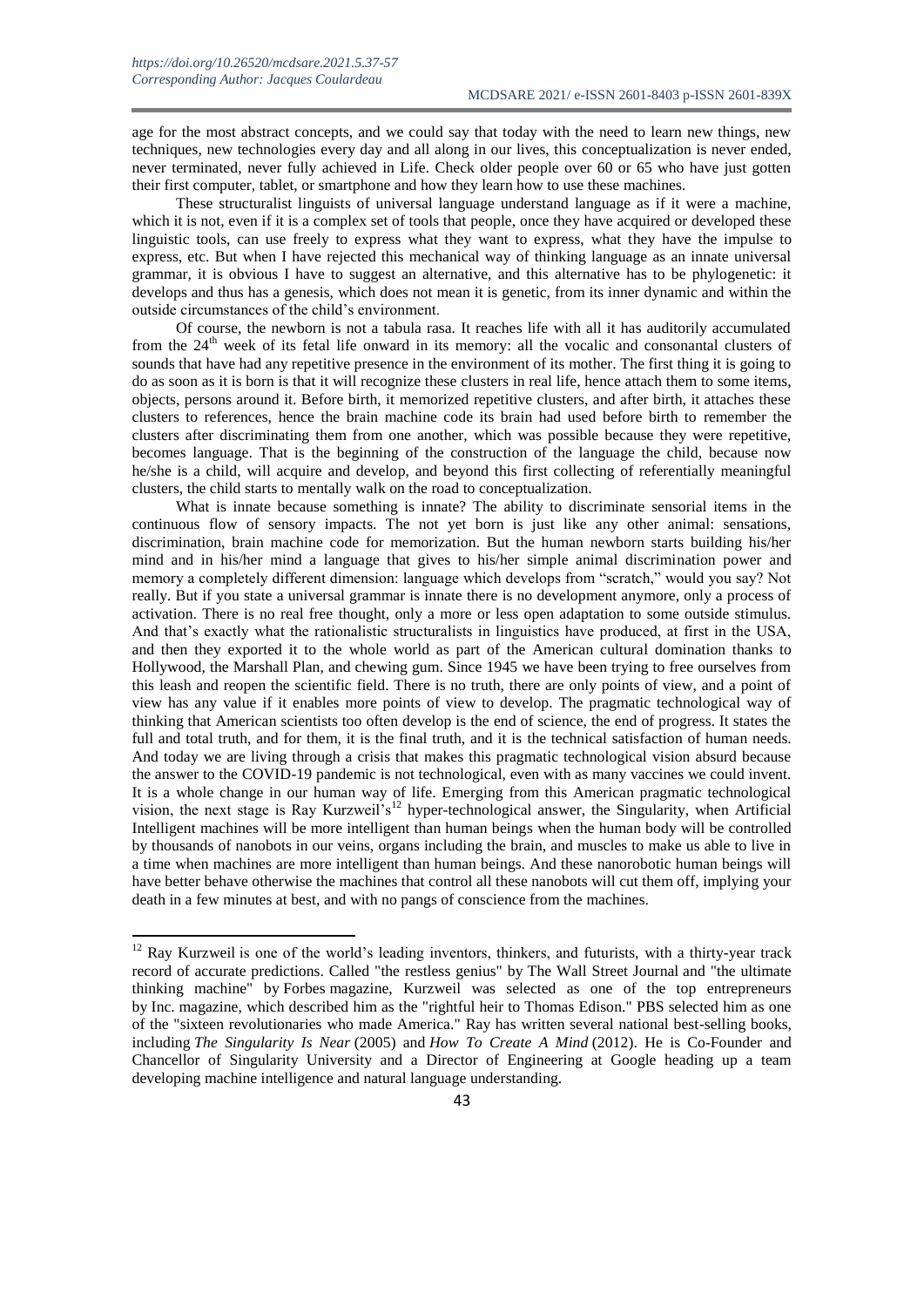But there is more to say about this universal grammar, and an alternative that opens up future research instead of closing it with some theoretical pragmatically oriented conception declared at once universal and final. It is, in a way, a man-made apocalypse that leaves us the slaves of the Intelligent machines an elite of technicians and engineers are inventing to turn us into nanorobots, into flesh and bone androids, into what is, all together and in the end, a figment in the mind of some technical inventors made real into a dystopic accumulation of closing arguments, meaning arguments that close any further research.

But is there something universal? And I will say yes there is: the human communicational situation.

### **3. THE HUMAN COMMUNICATIONAL SITUATION**

I have vastly published on the subject of both the emergence of Homo Sapiens thanks to a large systematic ritualization of the menstrual cycle and the impregnation-pregnancy-delivery cycle of women in a time when expanding and migrating meant for women the bringing of three individuals to a full 29 year long life. That meant, with a 50% death rate in delivery, infancy, and early childhood and 25% more not reaching the full 29-year life expectancy, women who were fertile from 13 to 29, hence 16 years had to consider childbearing as the only way for the community to survive and expand. That gave them the responsibility of going through 10 to 12 pregnancies, being pregnant every 18 months, and from 13 onward being practically simultaneously pregnant, breastfeeding a second baby, and carrying a third infant on her back or hip. That meant that for a community of 20 women there were twenty births every 18-month cycle, hence there were a potential 20 children under the age of three permanently around, minus of course, 50% infantile and early childhood deaths, meaning a permanent 10 living children under the age of 3 plus 10 more aged 3 to 6 and ten more age 6 to 9. 20 women had thirty living children to take care of permanently, plus or minus let's say 5. A new-born and then infant was breastfed at least twelve months knowing that between one delivery and the next only 18 months will elapse, and the last 9 of these 18 months corresponded to the second pregnancy bringing the second delivery. We all know that for mammals the procreative cycle makes the mothers produce milk continuously, which means one mother can easily take care of two breastfed babies regularly.

The proof of all that is found in Marshack's research on the various stone, horn, or wood artifacts found in European caves and carrying all sorts of small marks. Marshack did a pretty good job at deciphering these marks and finding out they were built on the pattern of a cycle. Being a male archaeologist in a time when it was not kosher to speak of women in Paleolithic times, he followed the bias of his period and analyzed these cyclical artifacts as representing the cycles of the moon. Why on earth most of these artifacts were only two or three lunar or solar months long and very few going beyond but never beyond nine months? If you observe the cycles of the moon, you must have an objective, and as for the moon, you can only either be satisfied with the four (or three) phases of this moon cycle that have a strong, influence on many natural elements like tides in maritime areas, animal behaviors, and even plant growth. But this is the same every moon cycle with at most some variations when the season cycle, meaning the sun captured by the cyclical movement of the earth around it, gets in conjunction with the moon cycles in equinoxes periods for example. But the moon cycle is visible any time the sky is clear at night (mostly), which makes such observation something you can know and transmit orally. No further observation is needed with notes taken on a mobile piece of rock or horn. The second interest of the observation of the moon cycle would be to calculate the eclipses of the moon or the sun. But then these ecliptical cycles are a lot longer than the maximum nine months. So, the artifacts Marshack studied were just not pertinent as for the moon cycle since they had practically no application in the real world. On the other hand, to read these artifacts as the observation of the menstrual cycle or the pregnancy cycle of women is a lot more interesting, especially the first case of the menstrual cycle. Since pregnancy is essential for the survival and expansion of the community it has to be calculated and hence ritualized to be sure the three or four days of the fertility of women will be precisely identified for each woman in each menstrual cycle so that the fertilization and impregnation of women will be effective as often as possible.

We have to avoid the bias of most male archaeologists or male mythologists or other male specialists of the study of prehistory. We have to avoid the modern biases that are literally enslaving our minds when looking at the past, and consequently, we are not able to step out of what is "normal" today.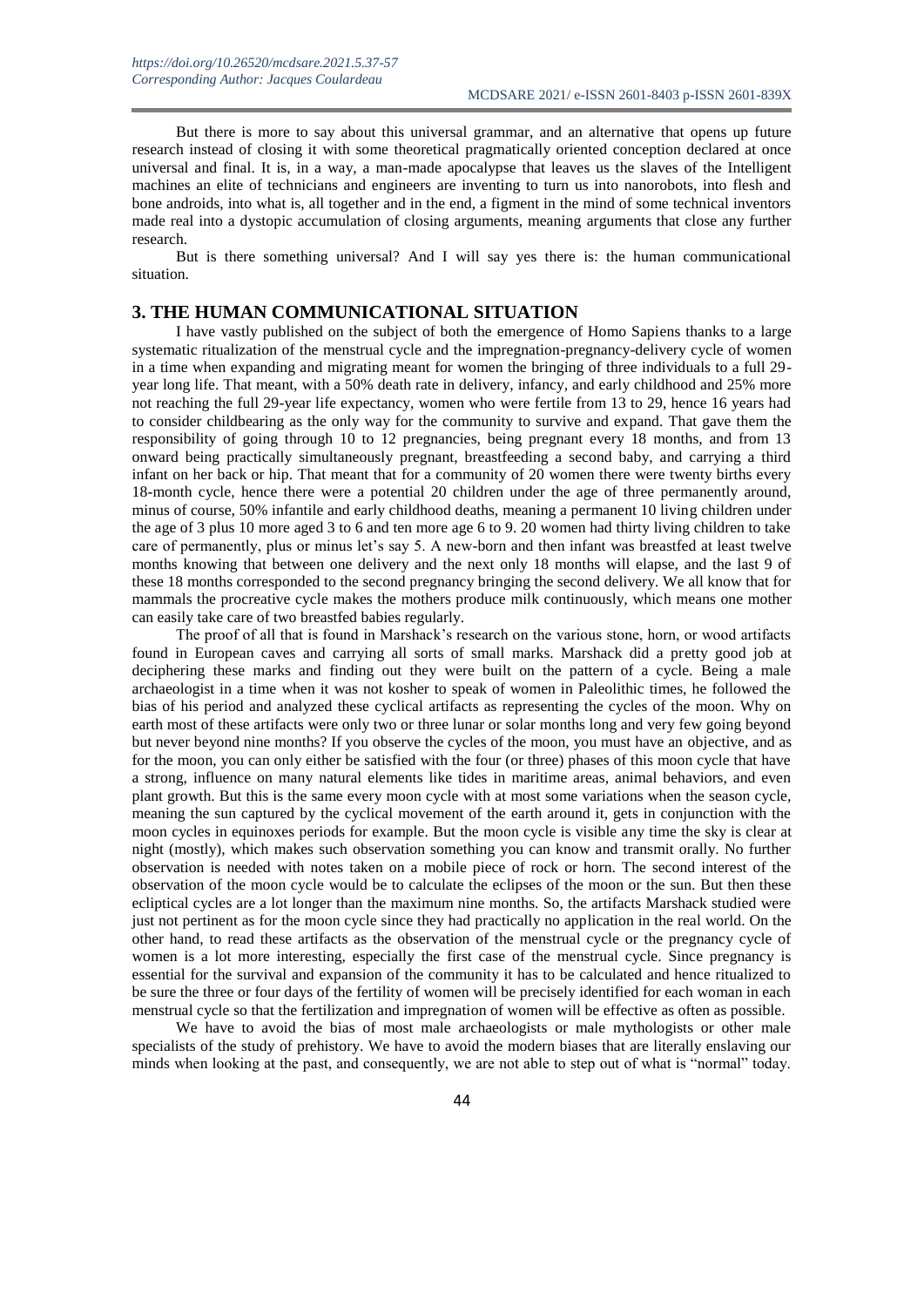The direct consequence of this bias is that we cannot understand nor even envisage what the real situation was from 300,000 to 19,000 BCE, the emergence of Homo Sapiens up to the peak of the Ice Age. A radical change not entirely captured by though present in Marshack's work occurred sometime in the middle of the Magdalenian period with a shift from one type of representation of women to another. This moment is when agriculture and herding were developed along with the beginning of new crafts like potmaking and basket weaving. We have to speak of the way Homo Sapiens lived before the peak of the Ice Age. What may today be seen by women and society as real enslavement was in those very distant times the extremely valuable position that women could occupy in their communities: providing survival to the community, the means to expand, the fair raising of children under some kind of collective responsibility and security thanks to the collective rearing of children by women, of course by women, because they breastfed the children, and then the great responsibility to teach children how to speak, communicate, do all sorts of things and become adults at the age of 13. The age of 12, the age of reason, was captured as the limit of childhood and the beginning of adult age up to the end of the  $19<sup>th</sup>$  century at best, the beginning of the  $20<sup>th</sup>$  century at worst in the western world (it was quite different in the colonialized world and under slavery in some countries where slavery lasted up to 1865, at least.). Schooling only became compulsory in France up to the age of 13, for example, in 1936. After that age, there was only one choice, to go on to secondary schools for the children of the families who could afford not so much the cost of such education but the loss of an income, on one hand, and on the other hand, the possibility for the child to get his first salary and thus to contribute till he or she married to the welfare of his or her working-class family. Before 1936 in France schooling was finished after five years of primary education, at best, at the age of 11-12, and these compulsory five years of education were only introduced in 1881 with Jules Ferry's laws on compulsory, free and secular education.

This tremendously fundamental position of women in Paleolithic times and even long before required a special division of labor that dedicated women to this fundamental activity. With some organization, one-third or maybe even one-half of women, on a rotating basis, could leave the children, particularly breastfeeding infants, to the care of the other half or two-thirds of women while those who were thus liberated for a time, till their turn to look after the children came, could do other things like gathering what could be gathered, cooking what had to be cooked, hence they were responsible for fire, and take care of the caves and other communal places, decorating them, etc., knowing these caves were highly spiritual places where most rituals were probably performed. They had a spiritual function in this society, in these communities. That goes along the newly developed knowledge on facts like the representations of women in the caves or on mobile artifacts, and the simple spiritual duties of decorating the caves for such functions, and probably developing the necessary language for all rituals, both words, and some chanting, if we accept the idea Steven Mithen suggested for Neanderthals,<sup>13</sup> but that can be easily expanded to Hominins starting with Homo Erectus, and thus inherited from Homo Erectus via Homo Ergaster by Homo Sapiens. Musical communication, particularly with the other side of the rock surface, with spirits, is basically a heritage from earlier development and a way to transcend plain ordinary communication and thus reach the spiritual realm. We can state such spiritual communication based on the belief in a spiritual world, meaning a world where the spirits of dead people – or the spirits of animals, or plain mythical spirits – can be, as soon as, or at the latest when Hominins started burying at least some of their dead.

The main rituals had to do with pregnancy, childbearing, and child-raising, the third cycle of women, and we can notice it is not binary. All these women's cycles are ternary. The menstrual cycle is ternary and does look like the moon cycle in some ways. The period (end and beginning of a cycle),

<sup>13</sup> Steven Mithen, *The Singing Neanderthals, The Origins of Music, Language, Mind, and Body*, Harvard University Press; 2005

Professor Steve Mithen, Steven's research interests cover from the origin of Homo at c. 2 million years ago to the origin and spread of farming, and the use of heritage for sustainable development, individual and community wellbeing: 1. Late Pleistocene and Early Holocene Hunter-Gatherers and Farmers. 2. Cultural heritage for sustainable development and community archaeology. 3. Evolution of the Human Mind, Language and Music. [https://www.reading.ac.uk/archaeology/about/staff/s-j](https://www.reading.ac.uk/archaeology/about/staff/s-j-mithen.aspx)[mithen.aspx](https://www.reading.ac.uk/archaeology/about/staff/s-j-mithen.aspx)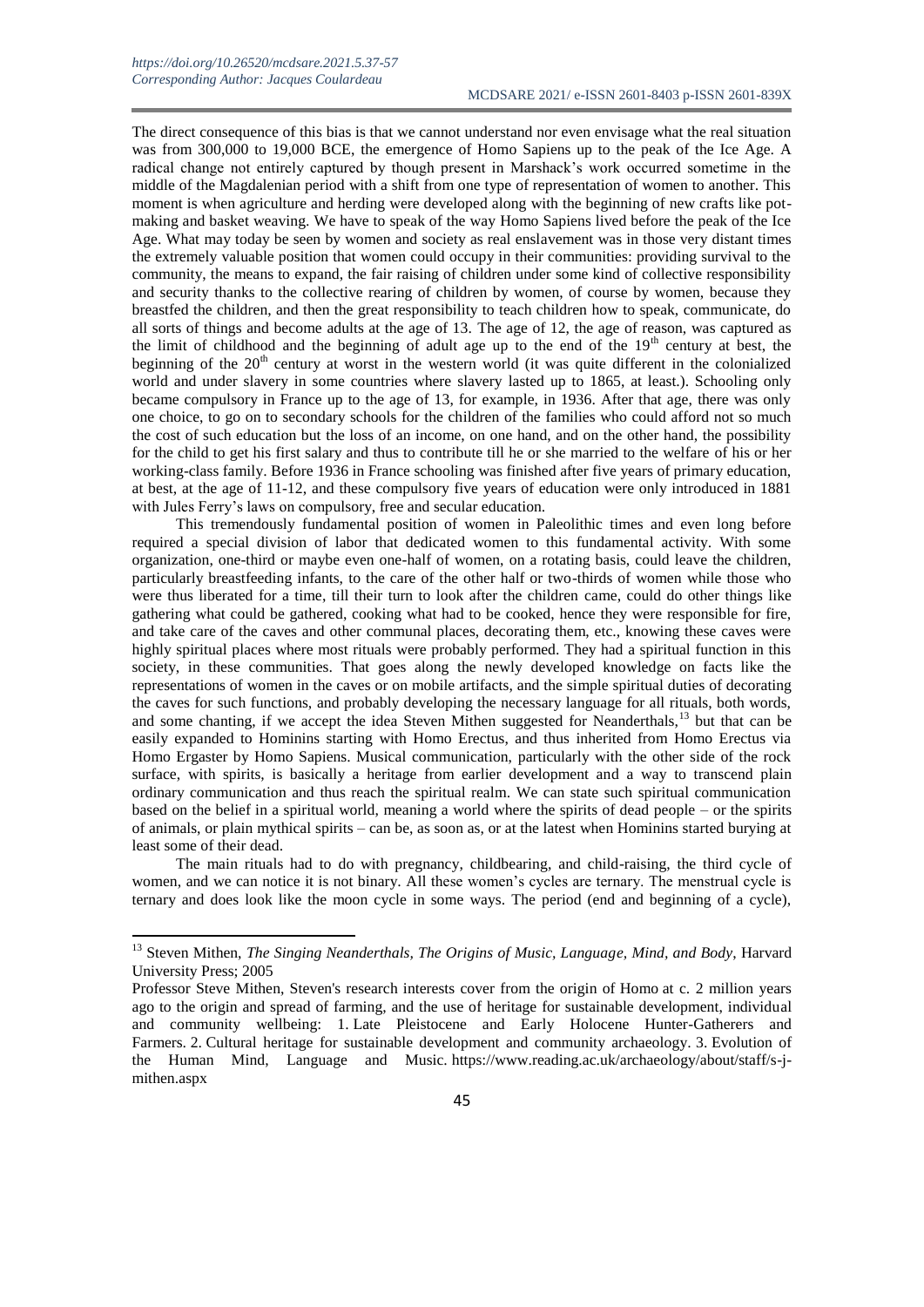1

before the fertile phase, the fertile phase (very short), after the fertile phase just like the end-beginning of a moon cycle (no moon), waxing moon, full moon (very short), waning moon. The cut in four quarters for the moon is totally artificial. For Shakespeare, the changing and inconstant moon<sup>14</sup> only had three phases. Then impregnation-pregnancy-delivery, and finally pregnancy-child-bearing-child-raising. No surprise then that all, or quite many if not all, pagan gods are ternary in a way or another: that's the survival of the older times before agriculture. No surprise either that the concept of the triple goddess is so present in some very old pagan religions and mythologies, even though the mythologies we inherit from the past have all been produced or rewritten after agriculture and herding. Even Leroy-Gourhan<sup>15</sup> knew about it. Though he divided all the cave paintings of long ago into male and female elements he knew and said that there was always, on the side of these two, a third element in the various painted panels. Along that line, I am surprised that the representation of women in Paleolithic times was not studied with the intensity it deserves, apart from the mention of the Gravettian Venuses generally depicted as fat or full in the flesh, or whatever remark that was derogatory in a way or another. Today we have to go beyond these biases and finally recognize that Paleolithic times were based on a division of labor that did not give one sex or the other any special authority, but that gave both sexes responsibilities that were not the same but both sides were essential for the survival and expansion of the communities. So essential that Neanderthals disappeared without integrating Homo Sapiens genes in their own genes, whereas Homo Sapiens survived and prospered integrating some Neanderthals genes, meaning integrating the mothers of the hybrid children along with the children. If that had not happened, we would not have any Neanderthals genes. Our Neanderthals genes are the evidence there was copulation and impregnation between Homo Sapiens and Neanderthals, and at the same time, integration of the hybridized and hybridizing individuals in Homo Sapiens communities. Neanderthals women were integrated into Homo Sapiens communities, be it only to take care of their children.

 $14$  "O, swear not by the moon, th' inconstant moon, / That monthly changes in her circle orb, / Lest that thy love prove likewise variable." William Shakespeare, *Romeo and Juliet*, Act 2 Scene 2

<sup>15</sup> Philippe Soulier, André Leroi-Gourhan (25 August 1911 - 19 February 1986), [https://doi.org/10.4000/histoire-cnrs.554,](https://doi.org/10.4000/histoire-cnrs.554) [https://journals.openedition.org/histoire-cnrs/554.](https://journals.openedition.org/histoire-cnrs/554) A short biography of André Leroi-Gourhan is here presented, beginning in 1927, at the moment of his student years, until his retirement in 1982. It rests on a systematic analysis of his publications and on his personal and professional archives, collected and studied for the first time in 2001 when the author was temporally engaged by the CNRS. Going beyond the pure biography of events, such as those already presented in numerous posthumous tributes, from 1986 to 1988, this article is instead a short examination of the connections and the continuities present in his work. It evokes A. Leroi-Gourhan's research and teaching across the many disciplines he pursued : orientalism, philology, ethnology, history of art and religions, early technology, zoology, human geography, and prehistoric archeology. The article traces the main outlines of the four major periods of his professional activity, with the goal of underlining the coherence that unites them, and also the accidents of circumstances : his education and the period of orientalism (1927-1944), the time of his doctoral studies and of ethnology (1944-1955), the early period of prehistory (1952-1965), and his second foray into prehistory (1965-1986). The first period is marked above all by physical anthropology, learning from Marcel Mauss, the study about expositions in the Musée de l'Homme under the direction of Georges Henri Rivière, oriental languages with Paul Boyer and Marcel Granet, not to forget his formative sojourn in Japan from 1937 to 1939. The second period is that of the PhD in art and sciences, to make it possible for A. Leroi-Gourhan to teach the two approaches to ethnology as he conceived them, closely interweaving technological man and biological man. After 1952, his orientation toward prehistory is definitively affirmed, whether he conceived as proofs to support his ideas about technology in ethnology, or the interpretation of Western prehistoric art. This new orientation can be perceived equally in the organization of his fieldwork expeditions and the centers where he formed researchers. In effect, from 1944 to 1986, and complementary to his own research, his activity as laboratory director would be determinant, for himself as well as for his teaching. The last part of his life, after 1965, is marked by progressive illness, but also by his participation in the direction of public research and cultural institutions, and, after 1969, by courses given at the Collège de France.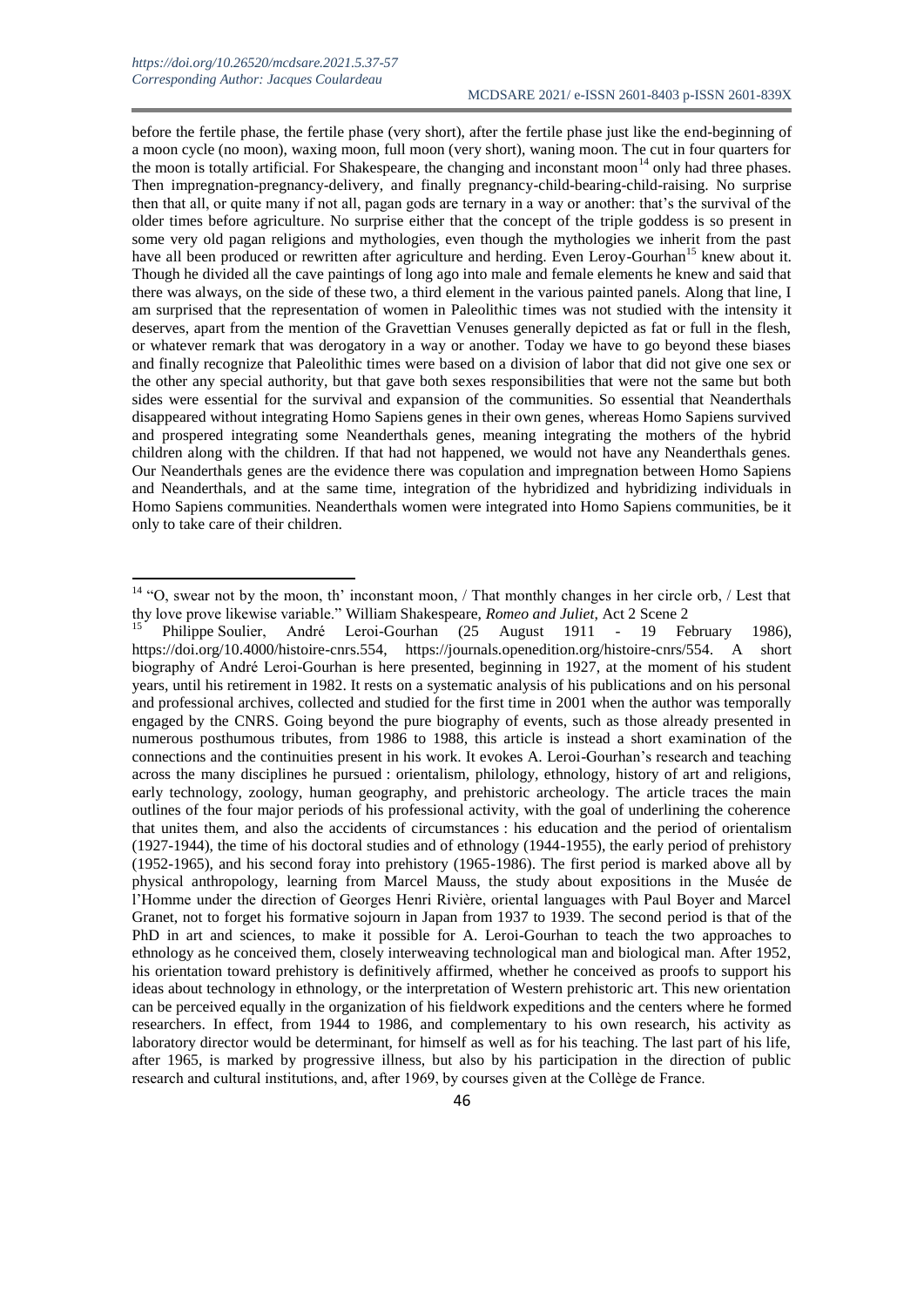When this is said, children for at least two or three years are entirely dependent on their mothers for food, care, and love. The children, as soon as they're born have to communicate to tell the mother or in this collective system the mothers that they have a need requiring to be satisfied. This is the communicational situation, and it has hardly changed since 300,000 years ago, except maybe it has become even more important and invasive. This communicational situation implies there is a communicating tool somewhere that can be used by children, and that, after and beyond crying, is language. No matter what language is spoken around the child, the situation is always the same with only one difference I can think of that will produce ergativeness and agentiveness which is a continuum that all communicational situations contain between two extremes with various stations in-between. The language around the child will favor one or the other end of this continuum or some intermediary solution in-between. A lot of work has to be done along this line. So far, ergativeness is seen by many as a particular case that does not require any psycholinguistic investigation. It is a special case just like agentiveness, and that is enough for most people and they do not question the psycholinguistic side of both sides of these two functional orientations. I just wonder if some linguists do not consider ergativeness as an aberration that will in due time disappear. Some identify it as a passive vision since translating most of these sentences in agentive languages requires shifting to the passive. But it is not. We have to start on another line and consider universals as linguistic entities, particularly when these are abstract conceptualized functions, are most of the time misguided because they negate the diversity of languages, they want, in a very good western tradition, negate diversity to homogenize their object of study. This is a deep mental way of thinking, a bias most of the time implicit and thus all the more feeling natural, that wants to make differences nonsignificant.<sup>16</sup>

But human situations, social circumstances can be universal as for the dimensions that are biologically determined, physiologically specified, and situationally diversified. The human species is an animal species like all others and their biology and physiology determine their needs, and these needs determine the social situation that must be able to answer them, satisfy them. The most important situation of this type is the communicational situation of a newborn baby of the human species. What is this universal specifically human communicational situation? And think here of the collective creches where a set of several women or men at times are going to take care of all those children entrusted to them as soon as they are three months old. Are we reinventing the old Paleolithic raising situation for newborns and infants? And then think of kindergartens starting at the age of two or three.

[https://www.eva.mpg.de/documents/Cambridge/Tomasello\\_Universal\\_BehBrainSci\\_2009\\_1554182.pdf,](https://www.eva.mpg.de/documents/Cambridge/Tomasello_Universal_BehBrainSci_2009_1554182.pdf)

<sup>&</sup>lt;sup>16</sup> Nicholas Evans, Stephen C. Levinson, "The myth of language universals: Language diversity and its importance for cognitive science," in *Behavioral And Brain Sciences* (2009) 32, 429–492, doi: 10.1017/S0140525X0999094X. **Abstract:** Talk of linguistic universals has given cognitive scientists the impression that languages are all built to a common pattern. In fact, there are vanishingly few universals of language in the direct sense that all languages exhibit them. Instead, diversity can be found at almost every level of linguistic organization. This fundamentally changes the object of enquiry from a cognitive science perspective. This target article summarizes decades of cross-linguistic work by typologists and descriptive linguists, showing just how few and un-profound the universal characteristics of language are, once we honestly confront the diversity offered to us by the world's 6,000 to 8,000 languages. After surveying the various uses of "universal," we illustrate the ways languages vary radically in sound, meaning, and syntactic organization, and then we examine in more detail the core grammatical machinery of recursion, constituency, and grammatical relations. Although there are significant recurrent patterns in organization, these are better explained as stable engineering solutions satisfying multiple design constraints, reflecting both cultural-historical factors and the constraints of human cognition. Linguistic diversity then becomes the crucial datum for cognitive science: we are the only species with a communication system that is fundamentally variable at all levels. Recognizing the true extent of structural diversity in human language opens up exciting new research directions for cognitive scientists, offering thousands of different natural experiments given by different languages, with new opportunities for dialogue with biological paradigms concerned with change and diversity, and confronting us with the extraordinary plasticity of the highest human skills.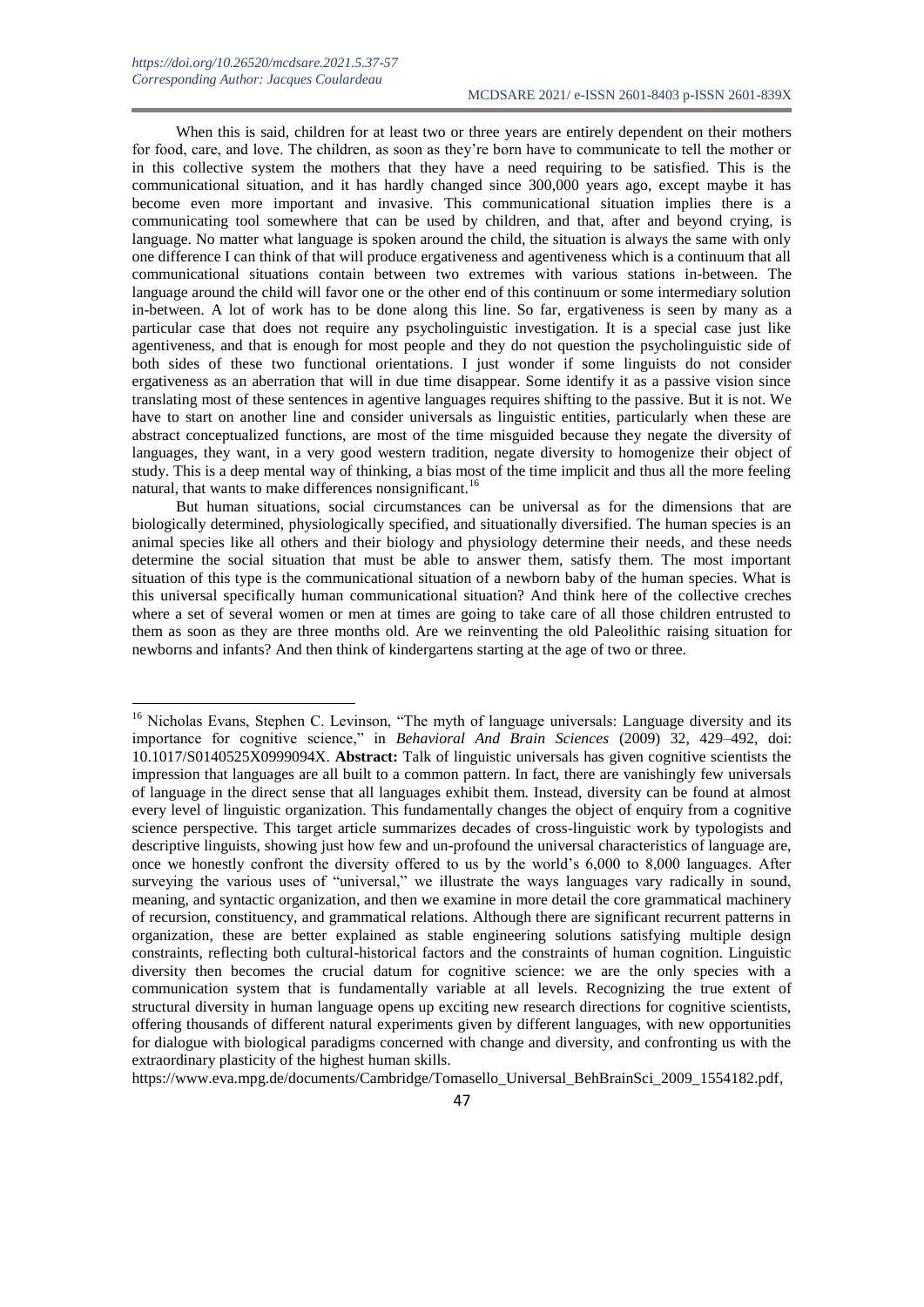1



This communicational situation is universal, and it was just the same 300,000 years ago, or even before for other hominins, as it is with us because the main tool for this communication was the developing oral competence that became linguistic with the later Hominins, and all the more so if we consider the level of dependence of the newborn and the length of this phase of dependence. The difference with Homo Sapiens is that, from two or three hundred calls the previous hominins had, and Homo Sapiens inherited what Homo Ergaster had, of course, this Homo Sapiens integrated or was integrating some mutations that are selected for his/her long-distance fast bipedal running status that had a side-effect that opened up Homo Sapiens's possibility to expand the rotation of vowels and consonants from a limited number of vowels or consonants to a far richer number of vowels and consonants. Homo Sapiens jumped in a few decades or maybe a couple of centuries into a potential "lexicon" of two or three thousand items. When one can do a lot, one develops new capabilities. The mind of Homo Sapiens could develop because of the possibility to attach all these new "lexical" items to referent objects or actions or sensations, and these rotating items suddenly jumped from the status of calls to the status of lexicon. Some of those items could refer to purely spatial items, hence simple objects. Some of these items could refer to temporal (time-connected) items that imply a movement in space or a change in inner status with thus a double movement in space (there1- here-There2) or inner status (State1-change- State2) If you span the second onto the first the concept of space that can be seen, measured, walked, run or physically experienced, is the matrix for the concept of time that is derived from the simple experience of duration. We can experience duration, but we have to conceptualize time, just as we can experience distance but we have to conceptualize space. It was easier for space because they could walk from here to there, but they could not walk from before to after. You can only remember before and imagine after.

All this is entirely contained in the communicational situation. The CALLEE has to move from where he/she is to where the CALLER is (from right to left), and in the same way, the CALLER has to move to where the CALLEE is (left to right), for both to become respectively the RESPONDER and the RESPONDEE. The RESPONDEE can remember his experiential need and then enjoy his satisfied need that is going to last in the experiential future. It is also quite clear that this communication can give greater importance to the "-EE" character over the "-ER" character, hence on the theme and goal over the source and agent. Then we are moving towards ergative communication. If the emphasis is set the other way, on the "-ER" side rather than on the "-EE" side we are moving towards an agentive communication.<sup>17</sup> I have just mentioned Source-Agent and Goal-Theme. Here are the four (five with plain static Location) basic case functions that can be modulated but that basically remain these four functions, and they are universal in such a communicational situation and experiential long before becoming syntactic or linguistic. All that is contained in the communicational situation and it is this matrix that was the matrix of the syntax of the language that was being devised, invented, developed by Homo Sapiens 300,000 years ago for two simple reasons:

1- Homo Sapiens started then to have the means to develop this oral communication.

2- Homo Sapiens had the need to develop this oral communication for his/her own survival.

 $17$  Note I do not use the traditional surface terms used by Universal grammarians like "transitive," "intransitive," "direct object," "indirect object," or "transitivity." I use the couple of words "ergativeness" and "agentiveness." Because I refer to functional roles in the syntactic and semantic structure of language, not on the surface of the utterance. I work with the following basic functions: **agent** (the item that performs the action), **theme** (the item that bears the effect of the action), **source** (point of origin in time or space), **goal** (end point in time or space), and **location** (simple spatial or temporal positional item). Note one item can carry two functions like agent-source and theme-goal.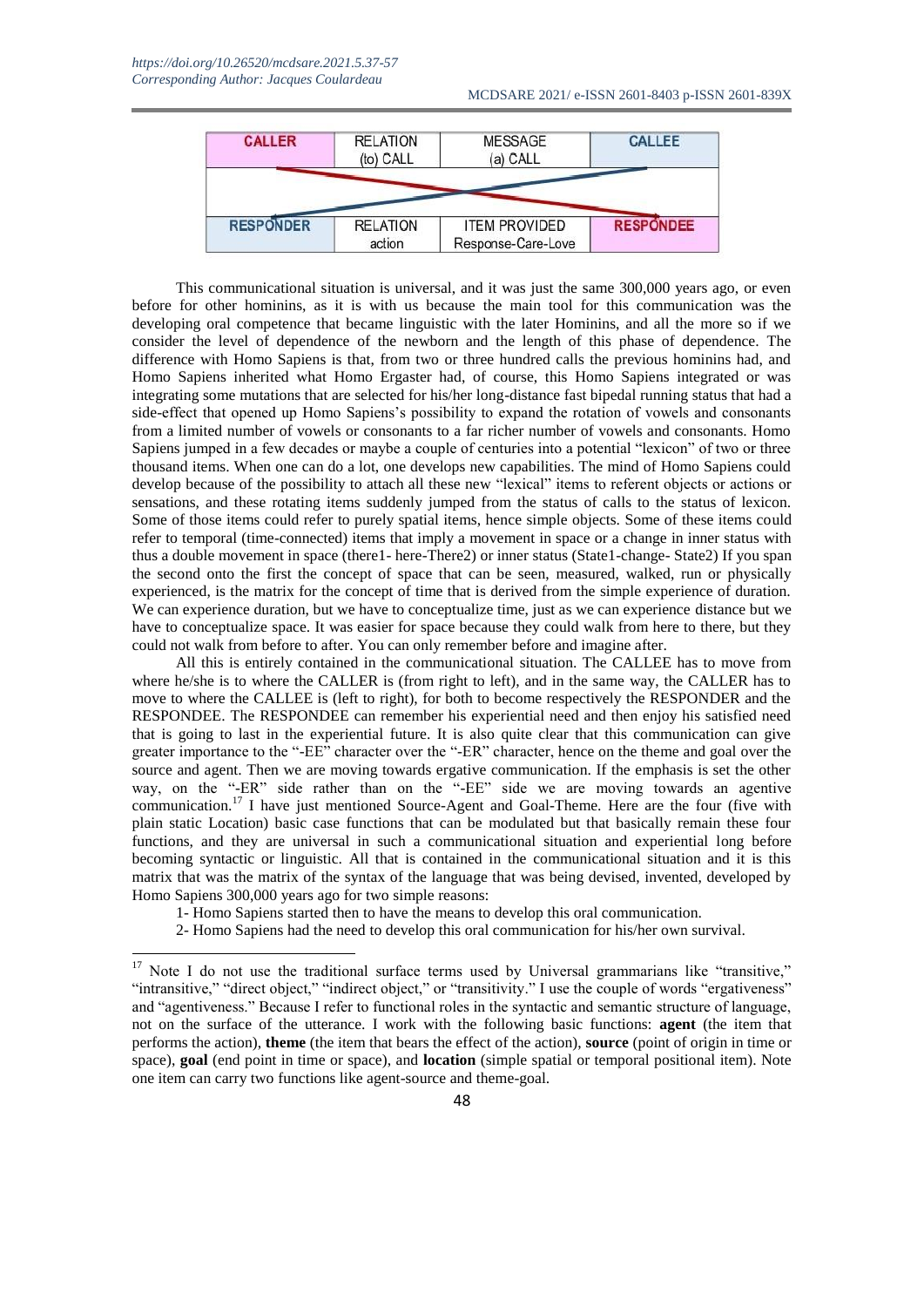

And this oral communication gives Homo Sapiens such a tremendous advantage that within a few centuries or one millennium the first articulation was fully developed with the communicational syntax behind trying to find ways to express itself in communication: body language, intonation, emphasis, the order of items and eventually the beginning of morphology with inflections on the basic lexicon items that are roots. This is, only at first, the use of the rotation of vowels essentially to modulate the meaning or the function of the word with simple inflections (changing the vowel of the word like in "sing, sang, sung") and then all sorts of morphological addenda to produce functional values of the word (like in "eat, ate, eaten, eating" and the two endings of the last two items are themselves carrying meaning and they can be conceptualized, generalized, systematized and they become formative elements), or derived expanded values of it with word association or composition (like "eater," "eatery," "eatable," "overeat," "anteater"). Root languages are the first to go beyond the first articulation, hence, to start working on the second. Check some basic root languages like Arabic or Hebrew, and you can see how the morphological modifications of the roots produce functionalized items to be used in discourse and thus modified either semantically or syntactically. That was the embryo of human articulated language. The basic condition for this emergence was the various mutations brought by long-distance fast bipedal running: better breathing, a very low larynx, the transformation of the respiratory and articulatory apparatuses necessary for this running and that became ancillary and transformational for oral communication. Why don't most linguists see or consider that? The answer is simple. It was forbidden by the Paris School of Linguistics and anyway, all linguists took then and still take language as something that does not need to be explained in its genesis. It is bad enough to deal with it in children, but we can always forget about such simple physiological elements, not to mention the psycho-physiological elements, and concentrate on the acquisition of grammar. It is not for most linguists important to know why grammar is what it is, how this grammar was developed, not in any one language, but in language at the very start of its emergence, and it is still true today. As long as the physiology of Homo Sapiens does not change, as long as articulatory, respiratory, long dependence of children, and a few other physiological elements will remain the same, then the same dynamic will produce the same oral communication. If "same" bothers you, just use "similar." Today's transformation is not in language itself, nor in oral communication per se. The change is in the technology of communication, both oral and non-oral. Zoom does not change oral communication, and certainly not language. It only enables everyone connected to this particular communicational situation processor to orally and visually communicate with all others though they can be several thousand kilometers apart.

It is not grammar that is universal, but it is the communicational situation that is universal, and it produced a whole set of languages within the phylogeny of language during the emergence of Homo Sapiens, and the three phylogenic articulations were (and still are) the basis of three vast families of languages: consonantal-root languages, isolating-stem languages and agglutinative/synthetic-analyticalfrond languages. It is a fact that the first family of root languages developed out of Black Africa because the people concerned left Black Africa to conquer and occupy the Nile valley, Northern Africa, and Saharan Africa, with some archaeologically proved presence of Homo Sapiens remains in Morocco going back 300,000 years. The migrations out of Black Africa to go to other continents started with the isolating languages that are second articulation languages and started moving from Djibouti, the Horn of Africa to the Southern Arabian corridor, to Hormuz strait and then the whole of Asia where they met the Denisovans. That was somewhere around 120,000 years ago and stem-languages. Then came the thirdarticulation migration of frond-languages sometime around 70,000 years ago with agglutinative languages that followed the same route as the previous migration but settled first in the Middle East and from there via Anatolia and through the Caucasus to the whole of Europe, and at the same time around the Caspian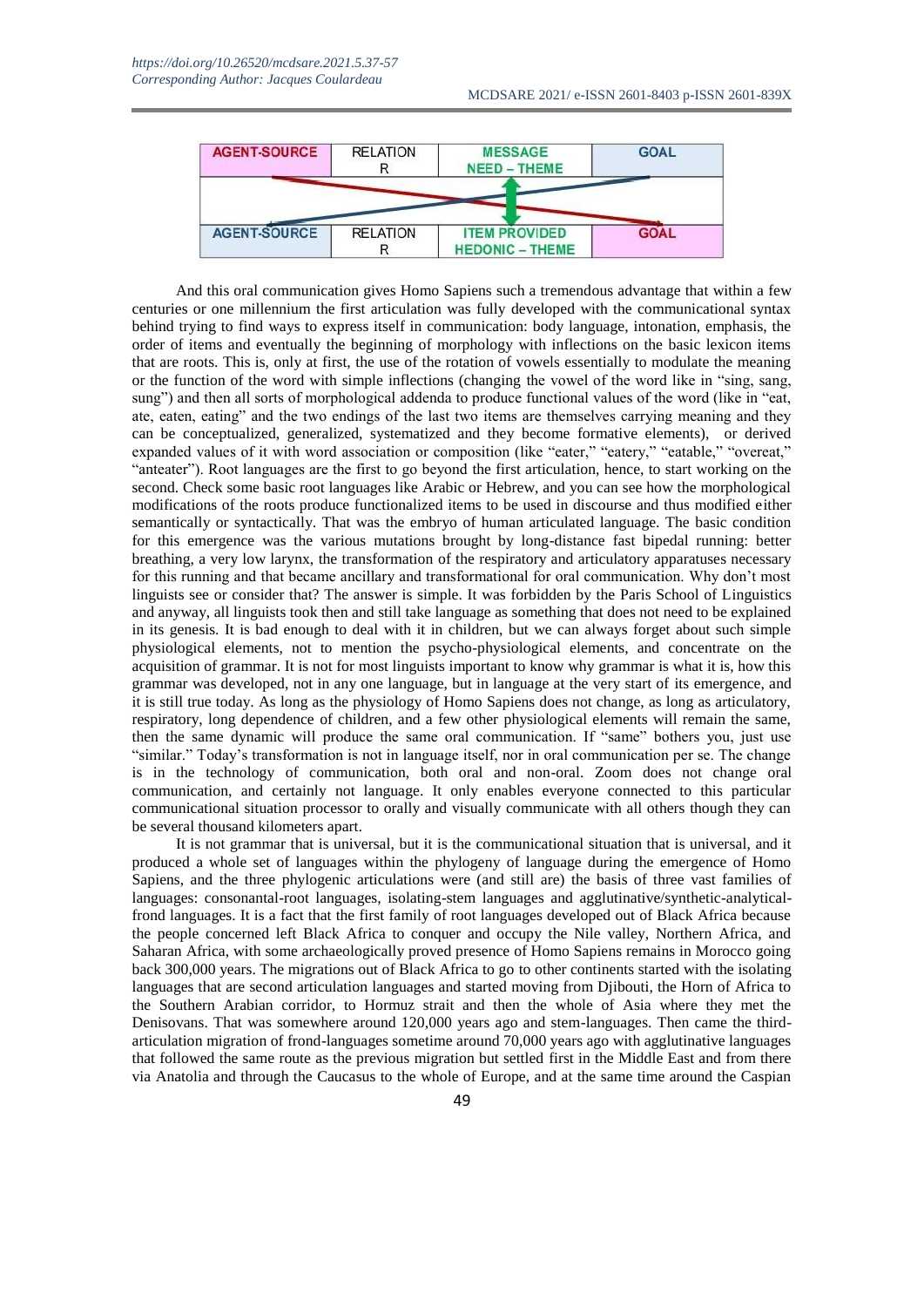Sea in Central Asia, to the Urals and northern Europe and Finland, and simultaneously to Siberia. They probably met the Denisovans and they definitely met the isolating people speaking isolating languages of the vast Tibeto-Chinese family and some other languages that evolved on the periphery of this main conglomerate. And the second wave of this migration followed the same route but stayed on the Iranian Plateau up to after the peak of the Ice Age and the Magdalenian. The great change that occurred in the world between 15,000 and 3,000 BCE, the development of agriculture and herding will shift paleolithic communities based on territory and on the division of labor I have described to the Magdalenian agricultural and herding societies that were based on the control, hence possession, of the land worked by the first farmworkers in the world, and all over the world. This happened all around the globe with different domesticated plants and animals and different social organizations, but one change was particularly important: the division of labor became a lot less interesting for women, and men took over the far more balanced Paleolithic society. The Paleolithic situation I described above only survived as a recollection, hence as myths and it is also the time when all sorts of strictly organized religions developed from diffuse supernatural awareness. The debate on the subject of mythologies, religions, mythical beliefs, and even tales shows that we are far from even dreaming of an end to this scientific quest. Science only exists in the quest for knowledge, and I would say that God only exists in the human quest for him, her, or them.

To be fair I should quote George Lakoff<sup>18</sup> and his Generative Semantics, doing exactly what Chomsky had declared scientifically vain. I should also quote Sebastian Konstantinovič Šaumjan<sup>19</sup> in his research before he left the USSR for the USA where he was recuperated by Universal Grammar and was reduced to some semantic interpretative model for Universal Grammar. And I should insist on Gustave Guillaume<sup>20</sup> who was the first to reintroduce the psyche into language and linguistics with his psychomechanics of language. Those three linguists are proof that linguistics will never be a unified and finished science. To pretend it is finished, it has achieved its objective, it has reached the final truth is, in fact, a way to terminate the various theories that pretend such an incredible idea. I will regret that Julien d'Huy in his first book and latest publication (chapter 6 particularly) lets himself slide into the fake debate about the original matriarchy. Paleolithic women deserve better treatment than being reduced to Amazons and sexual tyrants against men. That is totally unrealistic, and to speak against it the way Julien d'Huy does may be interpreted as being sexist in a way and certainly not scientific. We have enough data today to propose a new interpretation of Paleolithic women at least 30,000 years before the Peak of the Ice Age. I guess archaeology may produce some strange opinions. Julien d'Huy's book deserves tremendous attention. He proves all along by his often-prudent even at times over-prudent reconstructions based on a strict phylogenetic method that It all started, not simply in Africa, but in Black Africa, that women played an extremely important role in the old Paleolithic societies that he only studies myths outside the whole of Africa, missing the myths in North Africa and even Saharan Africa, hence Afro-Asiatic or Semitic myths. He states that this role of women was vastly spiritual, and yet he does not specify how and he lets himself fall into some rather hostile anti-women's-lib declarations. His use of the term "shaman" ("chamane" in French is less man-oriented though it is masculine) which is extremely negative because at no time he specifies that this agent of spirituality does not have to be a man, as it is generally understood even in hunting-gathering societies still in existence on the planet. The classics of Shamanism are speaking and

 $18\,$ <sup>18</sup> Gorge Lakoff, (1971), "On generative semantics," in D.D. Steinberg and L.A. Jakobovits (Eds), *Semantics: an interdisciplinary reader in philosophy, linguistics and psychology*, Cambridge University Press, 232-96

 $19$  S.K. Šaumjan, Principles of Structural Linguistics, Mouton, The Hague, 1971

 $20$  Gustave Guillaume, Roch Valin & Walter Hirtle editors, Leçons de linguistique de Gustave Guillaume 1958-1959 & 1959-1960, Les Presses de l'Université Laval, Québec, Klincksieck, Paris, 1995.

Jacques Coulardeau, "Gustave Guillaume, De la Glossogénie à la Phylogénie du Langage, Des Trois Aires aux Trois Articulations," 2015,

[https://www.academia.edu/11696415/GUSTAVE\\_GUILLAUME\\_DE\\_LA\\_GLOSSOG%C3%89NIE\\_%](https://www.academia.edu/11696415/GUSTAVE_GUILLAUME_DE_LA_GLOSSOG%C3%89NIE_%C3%80_LA_PHYLOG%C3%89NIE_DU_LANGAGE_DES_TROIS_AIRES_AUX_TROIS_ARTICULATIONS) [C3%80\\_LA\\_PHYLOG%C3%89NIE\\_DU\\_LANGAGE\\_DES\\_TROIS\\_AIRES\\_AUX\\_TROIS\\_ARTICUL](https://www.academia.edu/11696415/GUSTAVE_GUILLAUME_DE_LA_GLOSSOG%C3%89NIE_%C3%80_LA_PHYLOG%C3%89NIE_DU_LANGAGE_DES_TROIS_AIRES_AUX_TROIS_ARTICULATIONS) [ATIONS](https://www.academia.edu/11696415/GUSTAVE_GUILLAUME_DE_LA_GLOSSOG%C3%89NIE_%C3%80_LA_PHYLOG%C3%89NIE_DU_LANGAGE_DES_TROIS_AIRES_AUX_TROIS_ARTICULATIONS)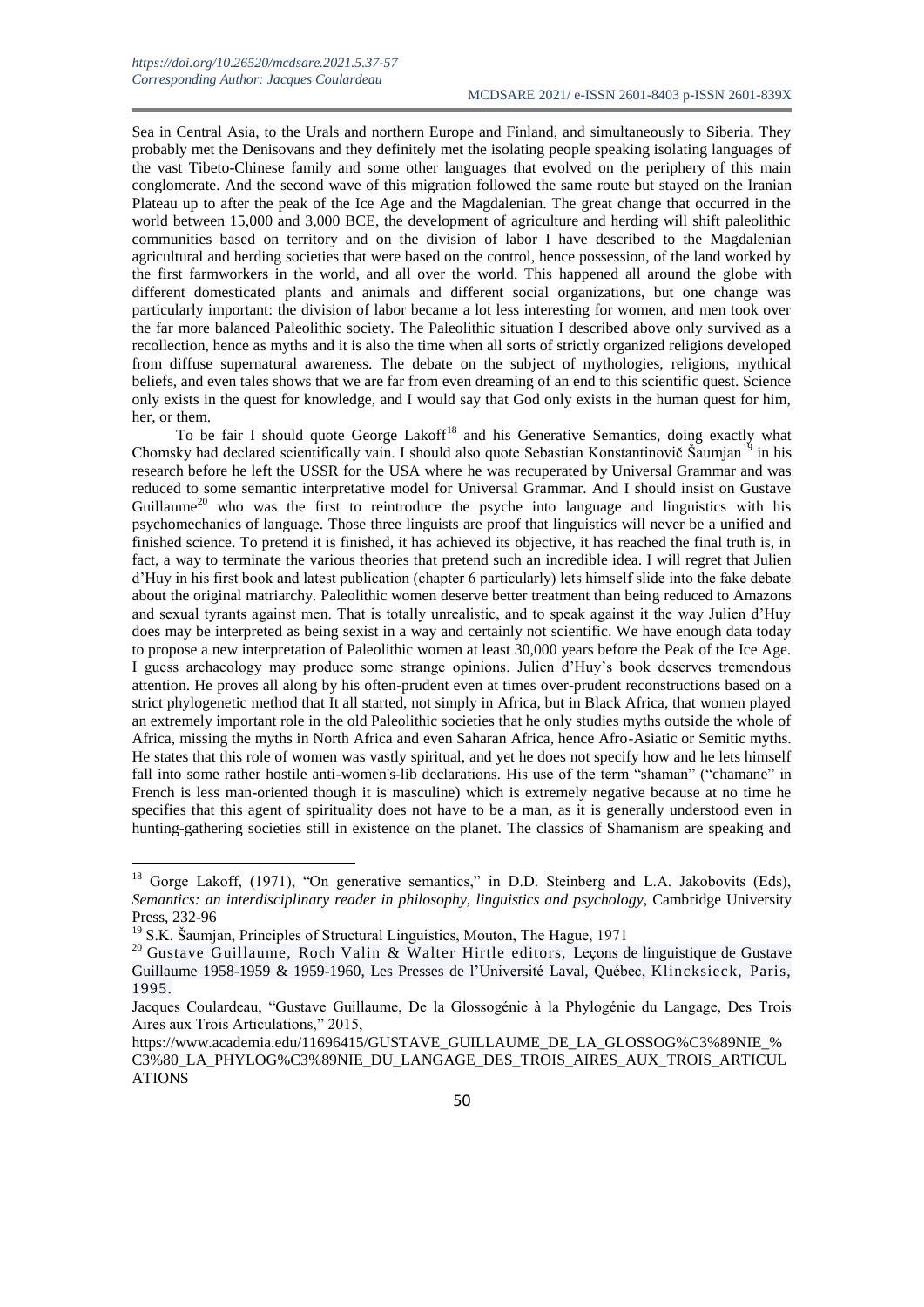working within a general understanding that shamans are men. But It is today easy to get out of this "natural understanding" which is unrealistic. David Lewis-Williams<sup>21</sup> studies African societies of huntergatherers but in the  $20<sup>th</sup>$  century and he does not take into account, first that they do practice some agriculture and even have domesticated animals, so they are Magdalenian in a way, and he should wonder how deep the influence of the modern world is on them and has been since they started being under the influence, even at a distance, of the European colonizers. In the same way, Jean Clottes<sup>22</sup> follows David Lewis-Williams, though he worked a lot on French cave art, and yet he should know better and ask the question of the sex of the "shamans" he posits in Paleolithic times among the Turkic-speaking Homo Sapiens known as the Old Europeans (75% of modern European DNA). And he should know what researchers and archaeologists like Genevieve Von Petzinger<sup>23</sup> have published on the subject and how a

<sup>2</sup> Jean Clottes, "From « Art for Art's Sake » to Shamanism: Interpretation of Prehistoric Art," [https://doi.org/10.4000/histoire-cnrs.553,](https://doi.org/10.4000/histoire-cnrs.553)<https://journals.openedition.org/histoire-cnrs/553>

**SUMMARY** – Interpreting fossil art – as Paleolithic art is – is an obviously difficult endeavor because the ultimate meaning of the works is unreachable. This is why a few specialists were tempted by pessimism and recommended to abandon all research on meaning. However, it is still possible to reach a certain degree of understanding, an interpretative framework rather than a global interpretation. This can be done by using three types of arguments from the art itself, its archaeological context and from comparisons with some recent traditional societies that used to practice rock art.

Since the second half of the XIXth century, several explanations were put forth, for portable as well as for wall art. The first one was the Art for Art's sake theory. Engravings and carvings would have had no aim but to adorn weapons and tools, for the fun of it. It was abandoned because it could not explain the works of art deep inside the caves, out of sight far from habitation sites.

<sup>&</sup>lt;sup>21</sup> Professor Emeritus Lewis-Williams focused his research efforts on the areas of rock art, cultural heritage, and the rights of the San people of southern Africa. He developed methods for the interpretation of sophisticated San rock art, a significant part of South Africa's heritage. He is recognised as the father of rock-art archaeology the world over, and his work remains the most seminal in all endeavors to contribute to the understanding of rock art within archaeology. He conducted his research in the Drakensberg, studying rock paintings. The interpretation of the rock paintings elsewhere was, as a result, based on the methodology he developed. He has a profound command of the now-almost extinct /Xam language spoken by the San people and was invited by former President Thabo Mbeki to translate the South African national motto into the /Xam San language. He later extended his research to the Palaeolithic cave art of western Europe, and his book The Mind in the Cave has been widely acclaimed. He worked with French archaeologist Jean Clottes and developed the theory of shamanism in huntergatherer societies.

Totemism briefly tempted some prehistorians and influenced many. It implies a narrow privileged relationship between a human group and a particular animal or vegetable species that will characterize the group and be venerated by it.

Sympathetic magic was more successful. It was the prevalent theory for half a century. It is based upon a straight relationship between the image and its subject: by acting upon the image one can act upon the animal it represents. Magical practices would have had three main purposes: to help with the hunting and fertility of useful animals and to destroy the dangerous noxious ones.

The second half of the XXth century was that of structuralism. Animals and geometric signs had a particular symbolic meaning, and they were put all through the caves in relation to each other as well as in relation to topographic peculiarities.

More recently, cave art was interpreted within the framework of a shamanic type of religion. Its authors would have gone underground to explore the supernatural world and to get into touch with the spirits that lived there. Taking advantage of the work previously done, this hypothesis is the one that currently explains best the data to-day known for portable and cave art in the Upper Paleolithic.

<sup>&</sup>lt;sup>23</sup> Genevieve von Petzinger, *The First Signs: Unlocking the Mysteries of the World's Oldest Symbols*, Atria, New York, 2016. Genevieve von Petzinger is a PhD student under the supervision of April Nowell in the department of Anthropology. Her main area of interest is European Upper Paleolithic (Ice Age) rock art, in particular the geometric imagery, and how this practice could be used to identify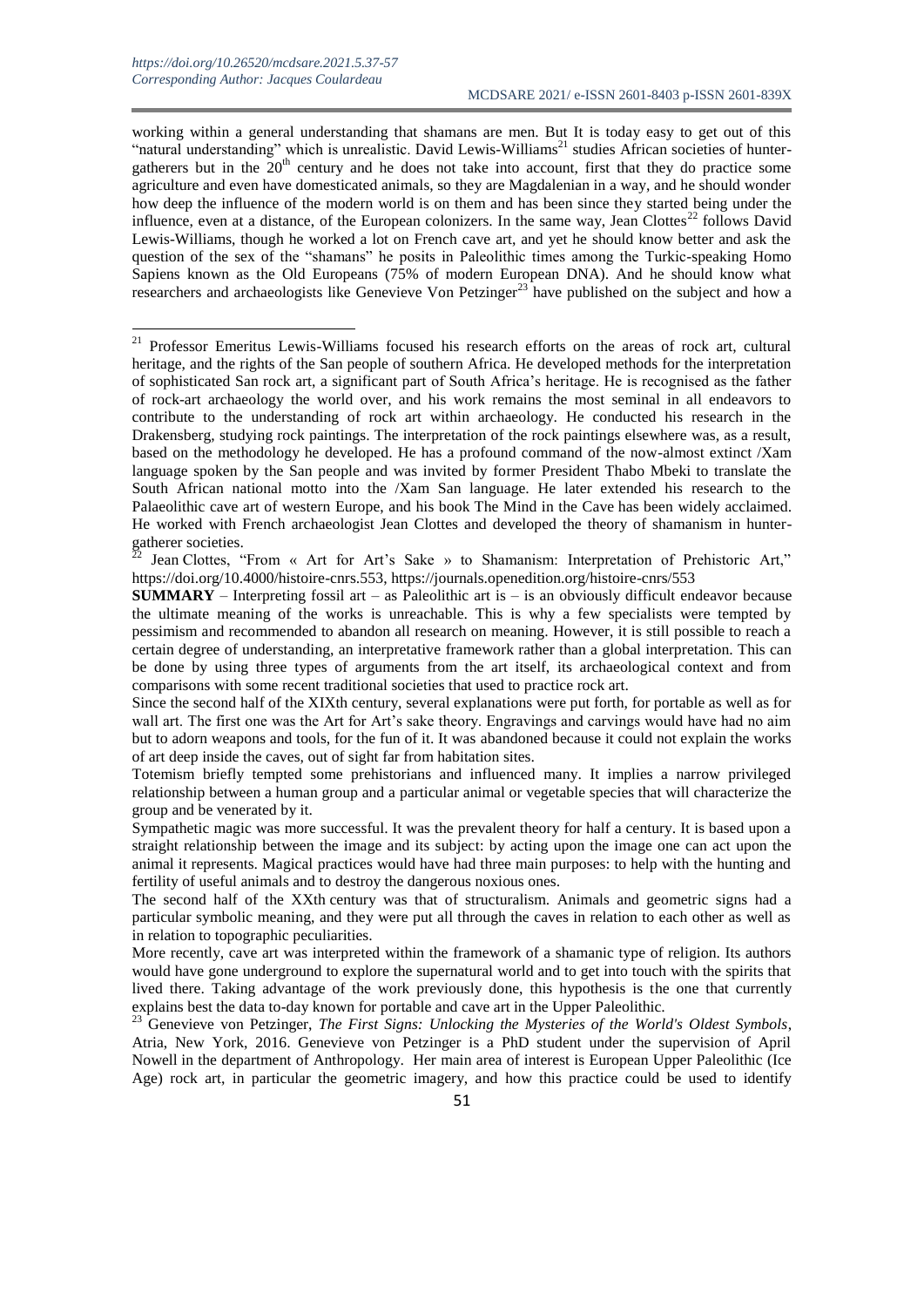vast majority of handprints in caves all over the world are women's hands. The point is that Julien d'Huy states routes for some myths, or themes in those myths that he calls mythemes, that are not specified enough in time and space. The first exit migration from Africa is not the first exit migration from Black Africa, and like that, he misses the Afro-Asiatic or Semitic northern section of the African continent from Suez to Morocco to which the Arabian Peninsula and the Middle East were added in later periods. He speaks, for many myths, of a route along the southern border of the Asian Continent, to Southeast Asia then Melanesia, then Australia, and then he jumps to South America, but only speaks of Siberia and Alaska via the Bering Straights when he specifies the migration to America, most of the time northern and extreme northern America, though he states three migrations to the Americas. We need more specifications on these migrations and how myths that reached Australia jumped to South America. It is sure that we still have a lot of work to do before even approaching a satisfying completed but definitely unfinished phase in our linguistic questioning of the origin and phylogenetic development of language.

A last remark on Gustave Guillaume's "three areas" theory.

The essential lessons on the topic were delivered by Gustave Guillaume in 1958-1960. They were edited and published in 1995 by Roch Valin and Walter Hirtle<sup>24</sup>. What are the three areas?

1- The primary area is identified on page 288 as concerning what he calls "Nostratic" languages though his understanding of this word was not what it has become. In this group, he apparently sets all agglutinative languages and isolating languages, in fact, all languages that are neither Hamito-Semitic nor Indo-European (we can understand that this last term covers all Indo-Aryan languages too). Concerning the agglutinative Basque language, he says: "Basque is, according to me, a living fossil of the architectural history of language that comes from the open and virtually non-closing primary area."<sup>25</sup> (Gustave Guillaume, 46) He is right in global terms but he does not attach this language to its real family: the agglutinative third-articulation frond language family (Turkic languages specifically).

2- The secondary area is identified on page 288 as concerning what he calls the Hamito-Semitic languages. This is not based on any reasoning about when they left the Black African nest and their migration first to Northern Africa and then out of Africa (not a migration but an extension), in a very limited way, though dramatically and partly depicted in the Old Testament of the Bible.

3- The ternary area is identified on page 288 as concerning what he calls the Indo-European languages. I guess the term Indo-Aryan was no longer politically correct after the Second World War and the Aryan reference of the Nazis.

His reasoning on the subject is best represented by the graph given on page 313 where he proposes a vision of the full glossogeny as he calls it. I prefer phylogeny because this term does not only concern language but any human creation, hence the phylogeny of language.

The most important element here is his formula below just after the graph:

| "language                 | = | used "langue" | using discourse |
|---------------------------|---|---------------|-----------------|
|                           |   |               | using "parole"  |
| " It implies two systems: |   |               |                 |

i. the system that is used (that of "langue")

ii. and the system that is the user's (that of discourse)" (Gustave Guillaume, 313)

cognitive and symbolic evolution in modern humans. Genevieve is also interested in the development of early graphic communication and in the potential of the abstract markings to track patterns of migration and cultural borrowing during this early chapter in human history. Her work was featured in New Scientist in 2010 and again in 2013 and her research will be the subject of a story on CBC's The National and Les Années Lumière in 2014. She has also appeared on the Discovery Channel's Daily Planet show and in 2013 was named a TED Senior Fellow. Genevieve's current project involves documenting the geometric signs at understudied rock art sites in France, Spain, and Portugal. [https://www.uvic.ca/socialsciences/anthropology/people/graduate-students/profiles/von](https://www.uvic.ca/socialsciences/anthropology/people/graduate-students/profiles/von-petzingergenevieve.php)[petzingergenevieve.php](https://www.uvic.ca/socialsciences/anthropology/people/graduate-students/profiles/von-petzingergenevieve.php)

<sup>24</sup> Gustave Guillaume (1883-1960), *Leçons de linguistique de Gustave Guillaume 1958-1959 et 1959- 1960*, Roch Valin & Walter Hirtle, eds., Les Presses de l'Université Laval, Québec, & Klincksieck, Paris, 1995

 $25$  All translations of Gustave Guillaume's text are mine.

 $\overline{a}$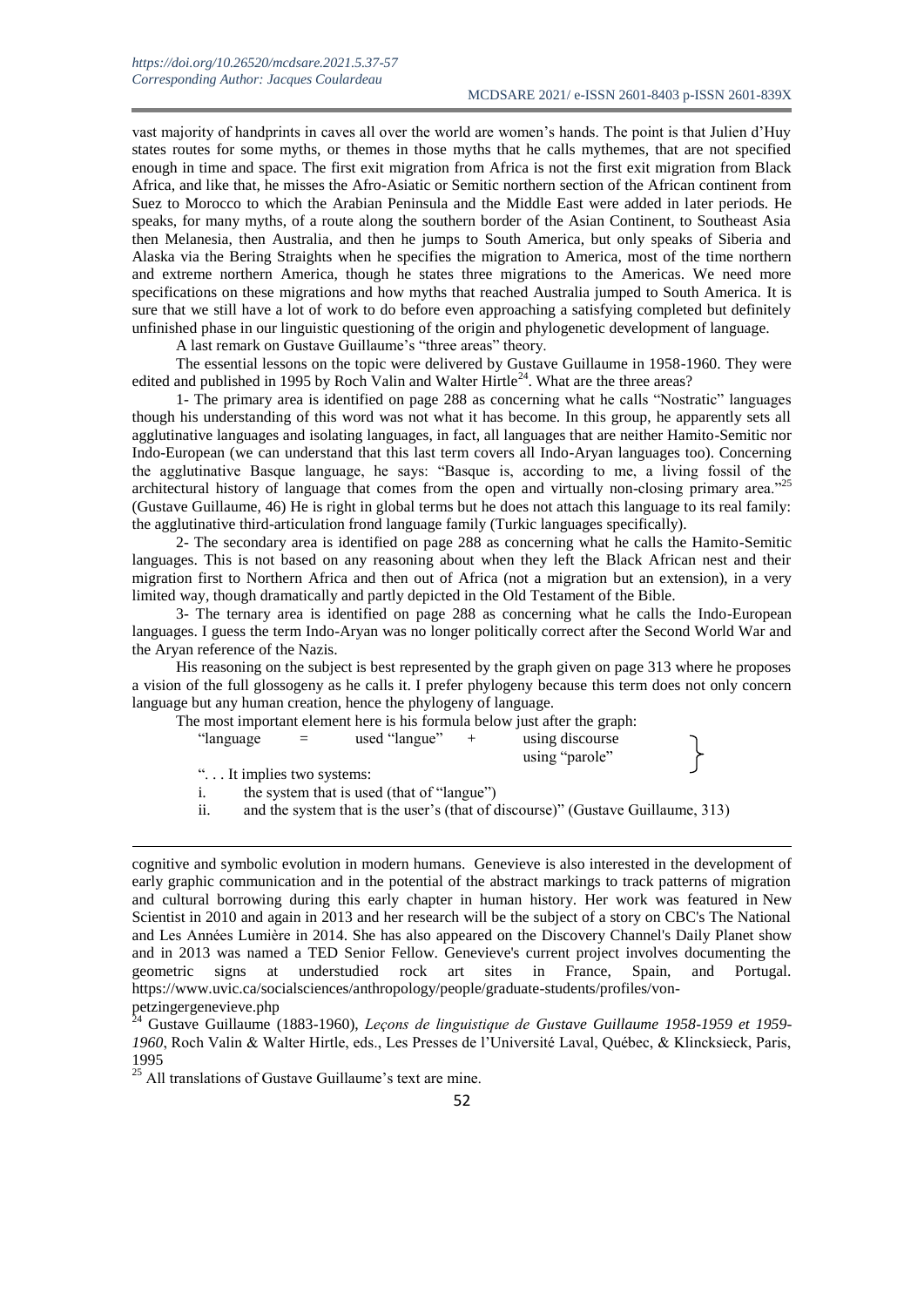

Full glossogeny (Gustave Guillaume,313)

My general project is to use the archaeological finds on the various migrations out of Black Africa to re-examine Gustave Guillaume's theory of the "three areas." I have already given the summary of these three vast migrations out of Black Africa. It is most difficult to make people who are attached to a theory understand that to terminate any evolution of this theory is to terminate the theory itself. A theory can only live if it can develop and it has to develop along with science in general. Gustave Guillaume was no archaeologist, no anthropologist, no ethnologist, no mythologist. To know what happened from 300,000 years ago to today in the phylogeny of language we have to listen to all these specialists and what they have discovered, knowing none of them are linguists and there a phylogenic linguist can bring a new way of looking at things that will necessarily open doors and windows, and the voyage up the never-ending ladder of knowledge can continue.

#### **4. CONCLUSION**

The starting point of this paper being the question of "the limits of science and human knowledge" and my own version of this question in the field of linguistics being the phylogenic history of language and linguistics from the emergence of human articulated language to what it has become today without us being able to predict what it will be tomorrow in Artificial Intelligence times, how can linguistics cope with its own limited ability at knowing more and more, and yet never all that could be known, that should be known, and this will never be the end of it.

Linguistics studies language in general, the ability of human beings to communicate with oral and written languages; and languages in particular, meaning the immense number of different languages and dialects and the possible gathering of them all in some vast families diverse both among themselves and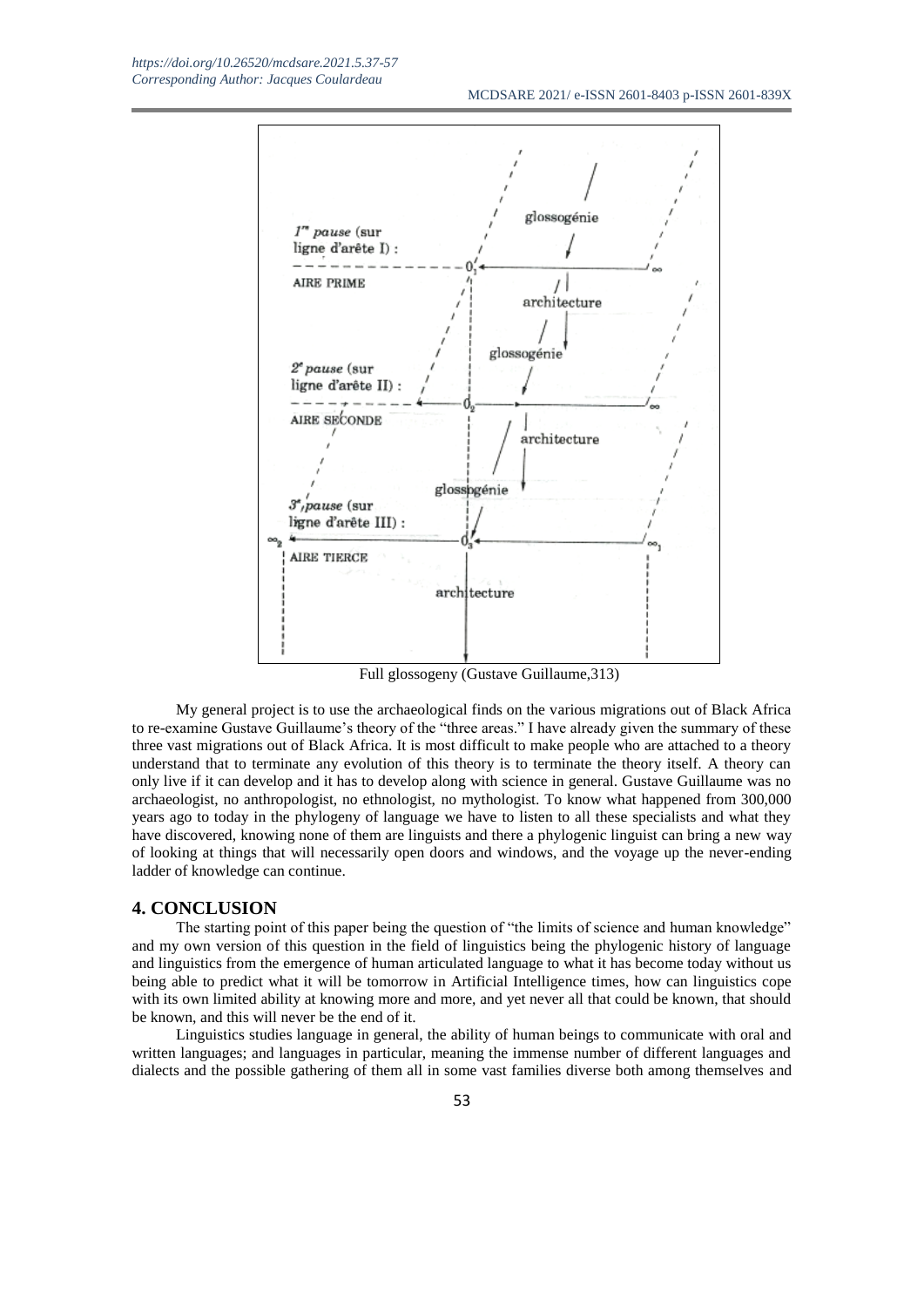within each one of them. The task is so enormous that even machines will find it difficult to cope with thousands of languages.

Then Linguistics studies a raw material that is changing all the time according to its own rules and its own environment, covering thus the various uses of these languages and the fact that any language is always evolving, changing and the main dynamic of it is inside the languages themselves. Each language is evolving its own way. This means a linguist studies a language at a certain point in time. As soon as his study is finished, he can be sure the language he has studied has already changed and his study is already obsolete.

But there is a fourth dimension here and it is the fact that linguistics as a science, first of all, is not homogeneous since there are many schools, some call them chapels, often antagonistic or contradictory, always diverse, and lacking unity even on the simplest concepts. Second, even within one school things, ideas, principles, results, and equations are confronted to new elements that falsify them constantly and even worse with a phylogenetic evolution within the science itself, some concepts bringing new questions about themselves when confronted to other concepts and new ways of reasoning within this or that particular school of linguistics.

My conclusion then is that we will never reach anything that would be complete knowledge and could qualify as the truth. Once again in our post-modern time, there is no truth, there are only points of view. That idea was kind of disturbing still in 2005 with some Masters's graduate students in Sorbonne. Yet today, it has become so banal that we wonder what is going to happen when Artificial Intelligence frees our minds of all the ticky-tacky work a researcher is still doing today, no longer by hand, but by keyboard, screen, and internet interposed. One day tomorrow, a machine will do that. What language will I speak with that machine to control it and to guide it within the research line I would like it to follow? That will not be machine code, because I am not a machine and machine code is too narrow for human thinking. But that will not be any particular human language the way we know them today. It will be some advanced research multilingual dialect that will emerge and evolve in front of our own eyes and that we as well as the machines will understand. Imagine these researchers of today that cannot read an article in English or write a paper in German. Tomorrow will they be able to read, write, speak the three or four dominant languages in the field of research that we can think will be English, French, Chinese, Russian, and German, plus one or two more? At the level of the individual researcher, such a challenge will make us definitely more intelligent than any machine. And we will have to be if we want to use the machines' tremendous abilities-to-be soon.

### **BIBLIOGRAPHY:**

- **[1]** Allsworth-Jones, P., (1993). "The archaeology of archaic and early modern *Homo sapiens*: an African perspective." *Cambridge Archaeological Journal* **3,** 21–39.
- **[2]** Cann, R.L., Stoneking, M. & Wilson, A.C., "Mitochondrial DNA and human evolution," in *Nature* 325, 31-36. (1987).
- **[3]** Chomsky Noam, *Syntactic Structures*, Mouton, The Hague, 1957
- **[4]** Chomsky, Noam, *Cartesian Linguistics: A Chapter in the History of Rationalist Thought*, Cambridge University Press; 3rd edition (March 2, 2009)
- **[5]** Clottes Jean , "From "Art for Art's Sake" to Shamanism: Interpretation of Prehistoric Art," [https://doi.org/10.4000/histoire-cnrs.553,](https://doi.org/10.4000/histoire-cnrs.553)<https://journals.openedition.org/histoire-cnrs/553>
- **[6]** Coulardeau, Jacques, "Philosophie et religion chez Voltaire : Le Fanatisme, ou Mahomet le Prophète (1741), Traité sur la tolérance (1763) et Les Guèbres, ou la tolérance (1769)," in *Théâtres du Monde*, numéro 26, Université d'Avignon et des Pays de Vaucluse, Association de Recherches Internationales sur les Arts du Spectacle, Avignon, mai 2016
- **[7]** Coulardeau, Jacques, "Jacques Teyssier, linguiste et phylogéniste du langage" [Linguist and Phylogeneticist of Language] Last Master Course in Germanic Languages, 1972-73, edited by Jacques Coulardeau, available at [http://drjacquescoulardeau.blogspot.com/2015/04/jacques-teyssier-linguiste](http://drjacquescoulardeau.blogspot.com/2015/04/jacques-teyssier-linguiste-et.html)[et.html](http://drjacquescoulardeau.blogspot.com/2015/04/jacques-teyssier-linguiste-et.html)
- **[8]** Coulardeau, Jacques, "Jacques Teyssier," in Lexicon Grammaticorum: A bio-bibliographical companion to the history of linguistics, edited by Harro Stammerjohann, Walter de Gruyter, Max Niemeyer Verlag | 2009, DOI: <https://doi.org/10.1515/9783484971127>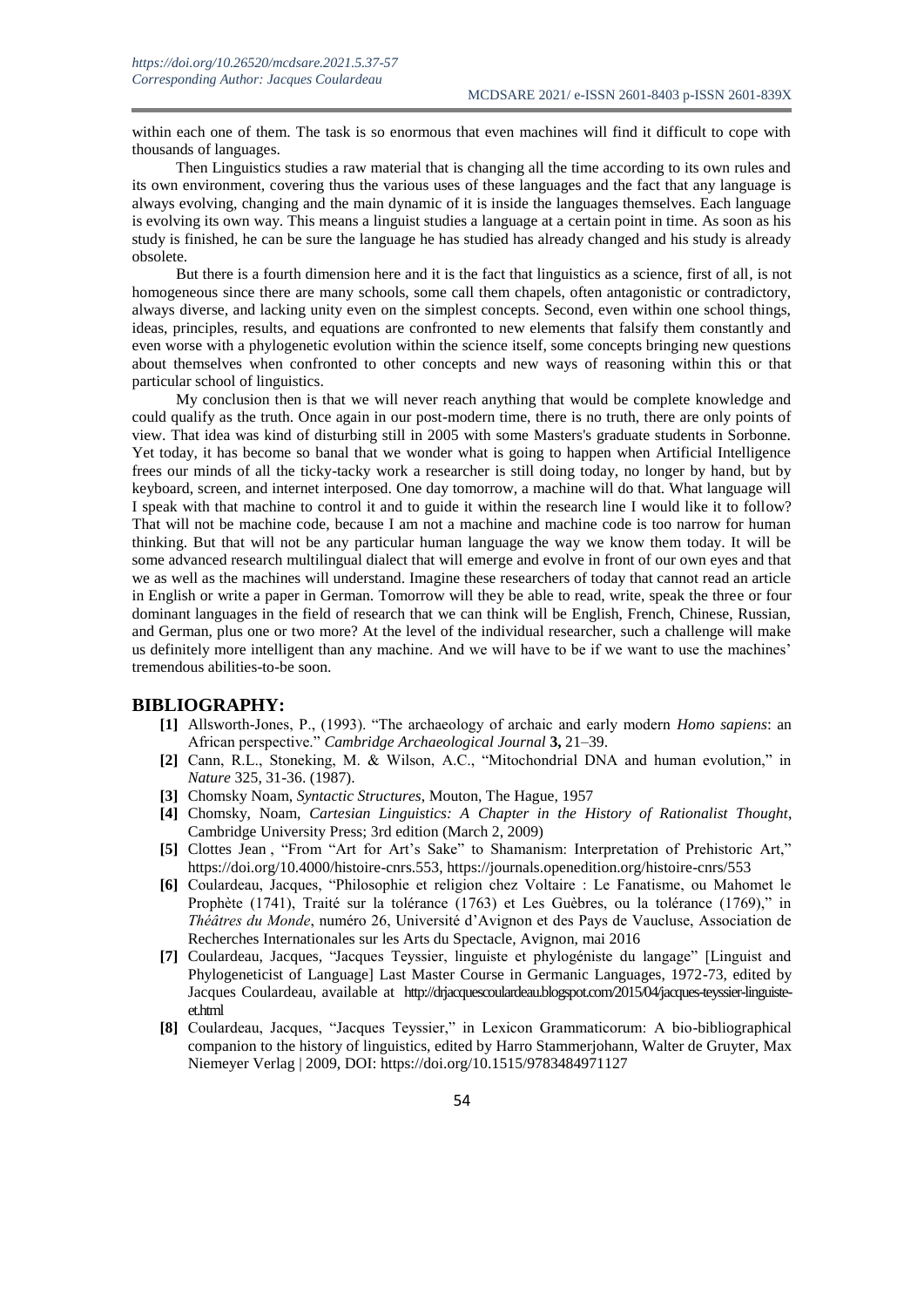- **[9]** Coulardeau, Jacques, "Gustave Guillaume, De La Glossogénie À La Phylogénie Du Langage, Des Trois Aires Aux Trois Articulations," Review of *Gustave Guillaume, Roch Valin & Walter Hirtle, Editors, Leçons De Linguistique De Gustave Guillaume 1958-1959 &1959-1960, Les Presses De l'Université Laval, Québec, KLincksieck, Paris, 1995*, available at [https://www.academia.edu/11696415/GUSTAVE\\_GUILLAUME\\_DE\\_LA\\_GLOSSOG%C3%8](https://www.academia.edu/11696415/GUSTAVE_GUILLAUME_DE_LA_GLOSSOG%C3%89NIE_%C3%80_LA_PHYLOG%C3%89NIE_DU_LANGAGE_DES_TROIS_AIRES_AUX_TROIS_ARTICULATIONS) [9NIE\\_%C3%80\\_LA\\_PHYLOG%C3%89NIE\\_DU\\_LANGAGE\\_DES\\_TROIS\\_AIRES\\_AUX\\_T](https://www.academia.edu/11696415/GUSTAVE_GUILLAUME_DE_LA_GLOSSOG%C3%89NIE_%C3%80_LA_PHYLOG%C3%89NIE_DU_LANGAGE_DES_TROIS_AIRES_AUX_TROIS_ARTICULATIONS) [ROIS\\_ARTICULATIONS](https://www.academia.edu/11696415/GUSTAVE_GUILLAUME_DE_LA_GLOSSOG%C3%89NIE_%C3%80_LA_PHYLOG%C3%89NIE_DU_LANGAGE_DES_TROIS_AIRES_AUX_TROIS_ARTICULATIONS)
- **[10]**Cruz, Marcio Alexandre, "Saussure, l'origine du langage et la question du temps", in Marcienne Martin, « Béatrice FRACCHIOLLA, éd.*, Les Origines du langage et des langues* », *Questions de communication* [En ligne], 27 | 2015, mis en ligne le 01 septembre 2015, consulté le 07 janvier 2021. URL, [https://doi.org/10.4000/questionsdecommunication.9958.](https://doi.org/10.4000/questionsdecommunication.9958)
- **[11]** d'Errico Francesco, Henshilwood Christopher, Vanhaerend Marian, Niekerk Karen van, "Nassarius kraussianusshell beads from Blombos Cave: evidence for symbolic behavior in the Middle Stone Age" in *Journal of Human Evolution* 48 (2005) 3-24, accessed February 4, 2021
- **[12]** d'Huy, Julien, *Cosmogonies, La Préhistoire des Mythes*, La Découverte, Paris, 2020.
- **[13]**Davis, Angela, Exceptional Lecture at Sorbonne Nouvelle, 18 March 2013, 18h30-19h30, [https://campusdirectory.ucsc.edu/cd\\_detail?uid=aydavis](https://campusdirectory.ucsc.edu/cd_detail?uid=aydavis)
- **[14]**Descartes, René, *Regulae ad directionem ingenii*, (*Rules for the Direction of the Mind*), CreateSpace Independent Publishing Platform (October 14, 2017), Scotts Valley, California, **USA**
- **[15]**Diller Karl C. & Cann Rebecca Louise, "Evidence against a genetic-based revolution in language 50,000 years ago," January 2009,
- **[16]**Elizarenkova T. IA, *The Pali language*, Nauka Publishing house, Central department of oriental literature (January 1, 1976)
- **[17]**Elizarenkova T. IA, *Language And Style Of The Vedic Rsis*, State University of New York Press, 1995.
- **[18]**Enard, W., Przeworski M., Fisher S.E., et al., "Molecular evolution of FOXP2, a gene involved in speech and language," in *Nature* 418, 869-72. 2002.
- **[19]**Evans Nicholas, Levinson Stephen C., "The myth of language universals: Language diversity and its importance for cognitive science," in *Behavioral And Brain Sciences* (2009) 32, 429–492
- **[20]**Greenberg JH, Turner CG II, Zegura SL, "The settlement of the Americas: a comparison of the linguistic, dental and genetic evidence," in *Current Anthropology* 27:477–497, 1986
- **[21]**Greenberg, Joseph Harold, *Language in the Americas*, Stanford University Press, 1987 Foreign Language Study - 438 pages
- **[22]**Guillaume, Gustave, *The Problem of the article and its solution in the French* (1919).
- **[23]**Guillaume, Gustave, *Time et Verb, theory of aspects, modes, and tenses* (1929)
- **[24]**Guillaume, Gustave, *The Architectonics of Time in Classical Languages* (1943)
- **[25]**Guillaume, Gustave, *Language and the Science of language* (1964)
- **[26]**Harari, Yuval Noah, *Sapiens: A Brief History of Humankind*, first published in Hebrew in Israel in 2011 based on a series of lectures Harari taught at The Hebrew University of Jerusalem, and in English in 2014.
- **[27]**Harari, Yuval Noah, *Homo Deus: A Brief History of Tomorrow*, an Israeli author professor at the Hebrew University in Jerusalem, first published in Hebrew in 2015. The English-language version was published in September 2016 in the United Kingdom and in February 2017 in the United States
- **[28]**Harari, Yuval Noah, Meet the Characters: *Sapiens: A Graphic History*, [https://www.youtube.com/watch?v=ucaTWsQURUk&feature=emb\\_logo](https://www.youtube.com/watch?v=ucaTWsQURUk&feature=emb_logo)
- **[29]**Harris Zellig, *Methods in Structural Linguistics*, 1951,
- **[30]**Harris Zellig, *Mathematical Structures of Language*, 1968,
- **[31]**Jakobson Roman, *Essais De Linguistique Générale - En 2 Volumes : Tome I : Les Fondations Du Langage + Tome II : Rapports Internes Et Externes Du Langage.* Éditions de Minuit (1 janvier 2013)
- *[32]*King James, *King James Bible*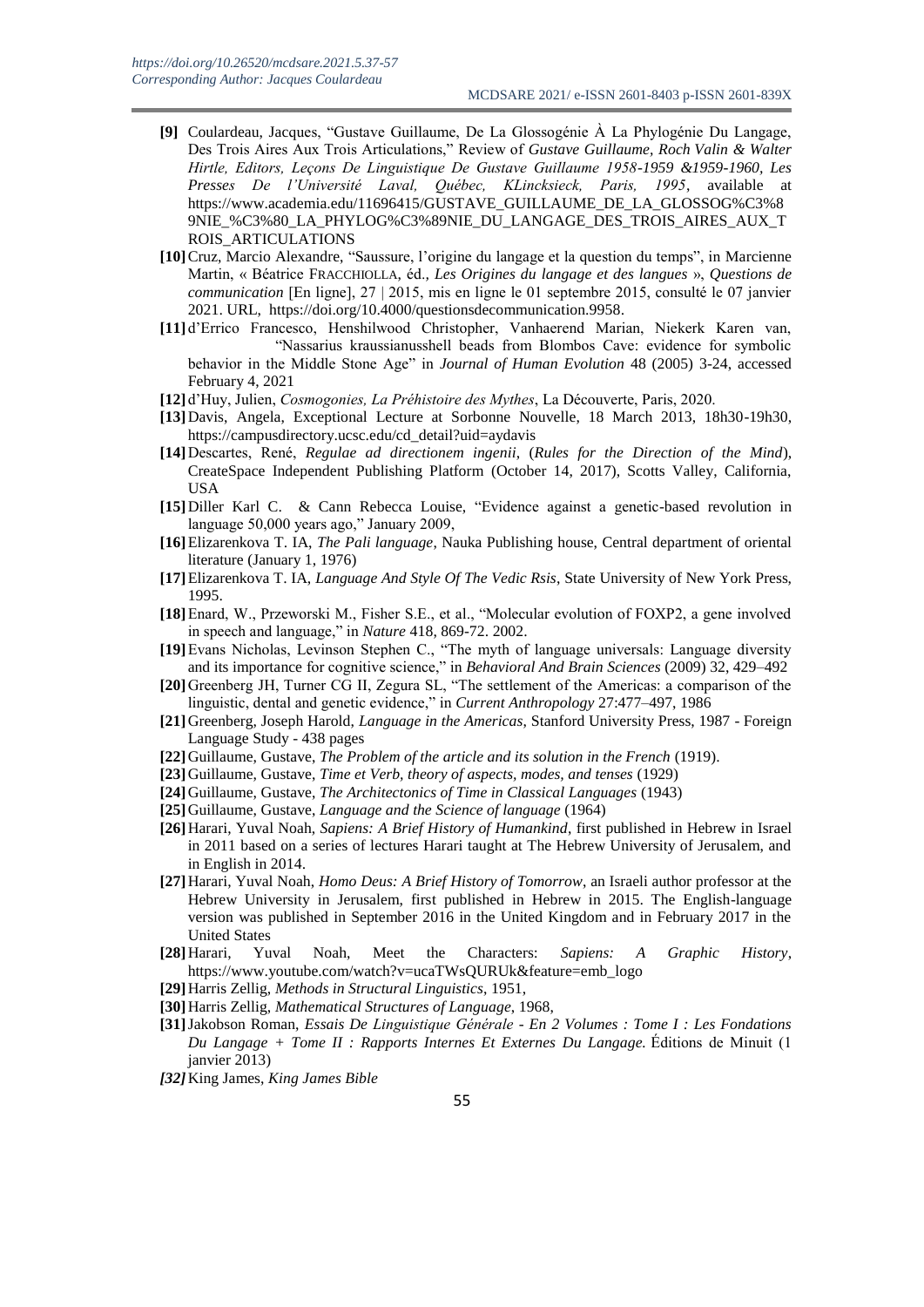- **[33]**Klein, R. G., "Anatomy, behavior, and modern human origins," in *Journal of. World Prehistory.*  **9,** 167–198. Diamond, J. (1992). *The Third Chimpanzee*. New York: Harper Collins. (1995).
- [34] Klein, R.G., *The Human Career*. 2<sup>nd</sup> edition. Chicago : Chicago University Press. (1999).
- **[35]**Kurzweil Ray, *The Singularity Is Near* (2005)
- **[36]**Kurzweil Ray, *How To Create A Mind* (2012).
- **[37]**Lai, C.S.L., Fisher S.E., Hurst J.A., Vargha-Khadem F. & Monaco A.P., "A novel forkheaddomain gene is mutated in a severe speech and language disorder," in *Nature* 413, 519-23, 2001.
- **[38]**Lakoff Gorge, "On generative semantics," in D.D. Steinberg and L.A. Jakobovits (Eds), *Semantics: an interdisciplinary reader in philosophy, linguistics and psychology*, Cambridge University Press, 232-96 (1971),
- **[39]**Le Quellec Jean-Loïc, *Dictionary of mythical zoology* (1995)
- **[40]**Lévi-Strauss Claude, *Anthropologie structurale zéro* (Français) Broché, Le Seuil, Paris 19 septembre 2019
- **[41]**Lewis-Williams David, *The Mind in the Cave: Consciousness and the Origins of Art,* Thames & Hudson Ltd; Reprint édition (5 avril 2004)
- **[42]**Lubotsky Alexander, "What Language was Spoken by the People of the Bactria-Margiana Archaeological Complex?" in Paul W. Kroll and Jonathan A. Silk, Editors, *At the Shores of the Sky*, Asian Studies for Albert Hoffstädt Series: Sinica Leidensia, Volume: 151, E-Book (PDF) Availability: Published ISBN: 978-90-04-43820-0 Publication Date: 12 Oct 2020, Hardback Availability: Published ISBN: 978-90-04-43298-7 Publication Date: 08 Oct 2020
- **[43]**Macaulay Vincent, Hill Catherine, Achilli Alessandro, Rengo Chiara, Clarke Douglas, Meehan William, Blackburn James, Semino Ornella, Scozzari Rosaria, Cruciani Fulvio, Taha Adi, Kassim Shaari Norazila, Maripa Raja Joseph, Ismail Patimah, Zainuddin Zafarina, Goodwin William, Bulbeck David, Bandelt Hans-Jürgen, Oppenheimer Stephen, Torroni Antonio, Richards Martin, "Single, Rapid Coastal Settlement of Asia Revealed by Analysis of Complete Mitochondrial Genomes," in *Science*, 13 May 2005:Vol. 308, Issue 5724, pp. 1034-1036,
- **[44]**Marcus, G.F. & Fisher S.E., "FOXP2 in focus : what can genes tell us about speech and language," in *Trends in Cognitive Sciences 7, 257-62,* 2003.
- **[45]**Martin, Marcienne, "Béatrice FRACCHIOLLA, éd.*, Les Origines du langage et des langues*," in *Questions de communication* 01 septembre 2015, [https://doi.org/10.4000/questionsdecommunication.9958.](https://doi.org/10.4000/questionsdecommunication.9958)
- **[46]**McBrearty Sally, Brooks Alison S., "The revolution that wasn't: a new interpretation of the origin of modern human behavior," in *Journal of Human Evolution* (2000) 39, 453–563
- **[47]**McBrearty, Sally, "Down with the Revolution," in Paul Mellars, Katie Boyle, Ofer Bar-Yossef & Chris Stringer, eds, *Rethinking the Human revolution*, McDonald Institute for Archaeological Research, Cambridge UK, 2007, p. 133-151
- **[48]**McDougall I, Brown FH, Fleagle JG., "Stratigraphic placement and age of modern humans from Kibish, Ethiopia." In Nature 433, 733-736, March 2005,
- **[49]**McKenzie-Brown Peter, "Noam Chomsky's Black Box," Sunday, August 20, 2006, [https://languageinstinct.blogspot.com/2006/08/noam-chomskys-black](https://languageinstinct.blogspot.com/2006/08/noam-chomskys-black-box.html#:~:text=Chomsky%20proposed%20that%20each%20of,language%20based%20on%20universal%20grammar)[box.html#:~:text=Chomsky%20proposed%20that%20each%20of,language%20based%20on%20](https://languageinstinct.blogspot.com/2006/08/noam-chomskys-black-box.html#:~:text=Chomsky%20proposed%20that%20each%20of,language%20based%20on%20universal%20grammar) [universal%20grammar](https://languageinstinct.blogspot.com/2006/08/noam-chomskys-black-box.html#:~:text=Chomsky%20proposed%20that%20each%20of,language%20based%20on%20universal%20grammar)
- **[50]**Mellars Paul, Boyle Katie, Bar-Yossef Ofer, Stringer Chris, eds, *Rethinking the Human revolution*, McDonald Institute for Archaeological Research, Cambridge UK, 2007
- **[51]**Mithen Steven, *The Singing Neanderthals, The Origins of Music, Language, Mind, and Body*, Harvard University Press; 2005
- **[52]**O'Halloran **Kay L.,** Tan **Sabine and** Wignell **Peter**, "Intersemiotic Translation as Resemiotisation: A Multimodal Perspective," in *Signata*, 7 | 2016, 199-229.
- **[53]**Pāṇini, *The Astadhyayi of Panini - A Treatise on Sanskrit Grammar* (Set of Two Volumes), Sanskrit Text with English Translation, Parimal Publication Pvt. Ltd.; 2017th edition, Delhi, India
- **[54]**Petzinger Genevieve von, *The First Signs: Unlocking the Mysteries of the World's Oldest Symbols*, Atria, New York, 2016.
- **[55]**Piaget Jean, *La Psychologie de l'intelligence*, Dunod, Paris (8 juillet 2020)